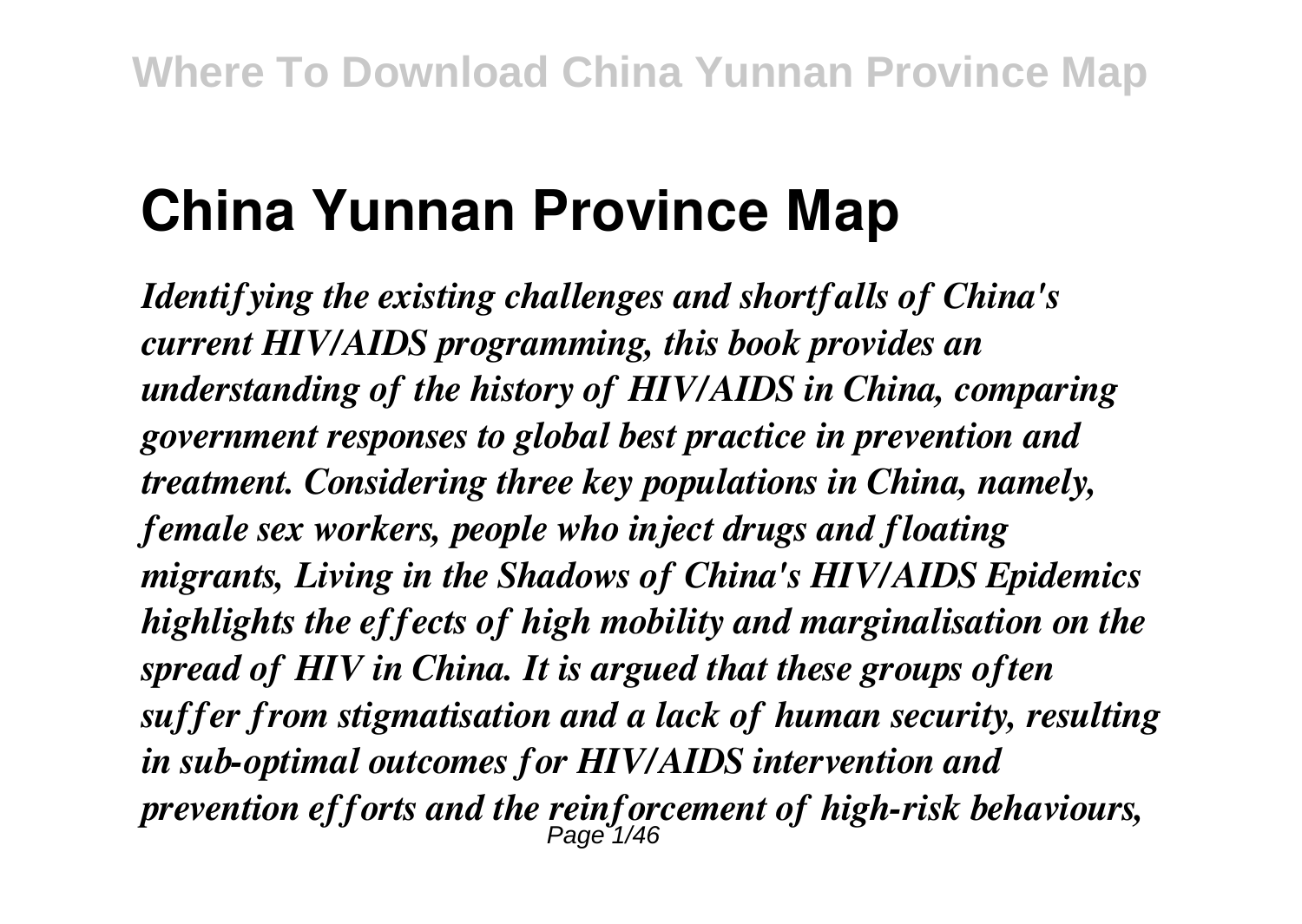*further contributing to the transmission of the virus to the general population. In adding to the emerging body of literature, this book further elucidates the myriad of challenges posed by HIV/AIDS epidemics, allowing sustained engagement and a fresh insight into how governments might respond to the needs of individuals living with HIV/AIDS, both in China and globally. Including case studies which give voice to research participants in a rich and engaging way, this book will appeal to students and scholars of Chinese Studies, Asian Studies, International Relations and Political Science, as well as those engaged in epidemiological studies in the Health Sciences.*

*Mapping Media in ChinaRegion, Province, LocalityRoutledge Mapping Media in China is the first book-length study that goes below the 'national' scale to focus on the rich diversity of media in* Page 2/46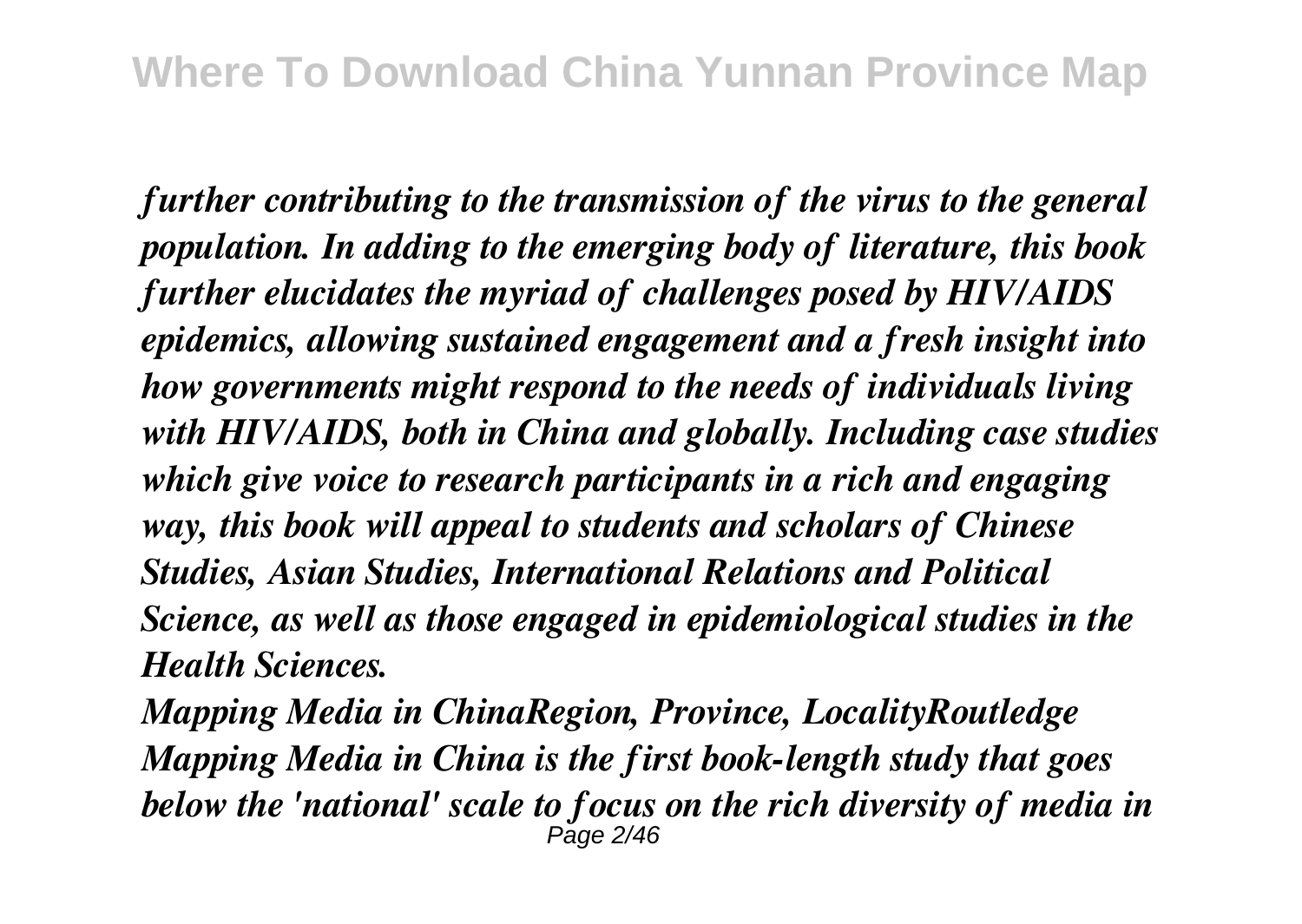*China from local, provincial and regional angles. China's media has played a crucial role in shaping and directing the country's social and cultural changes, and whilst these shifts have often been discussed as a single and coherent phenomenon, this ignores the vast array of local and regional variations within the country's borders. This book explores media as both a reflection of the diversity within China and as an active agent behind these growing differences. It examines the role of media in shaping regional, provincial and local identities through the prism of media economics and technology, media practices, audiences, as well as media discourses. The book covers a wide range of themes, including civil society, political resistance, state power and the production and consumption of place-specific memory and imagination. With contributions from around the world, including*  $P$ age  $3/46$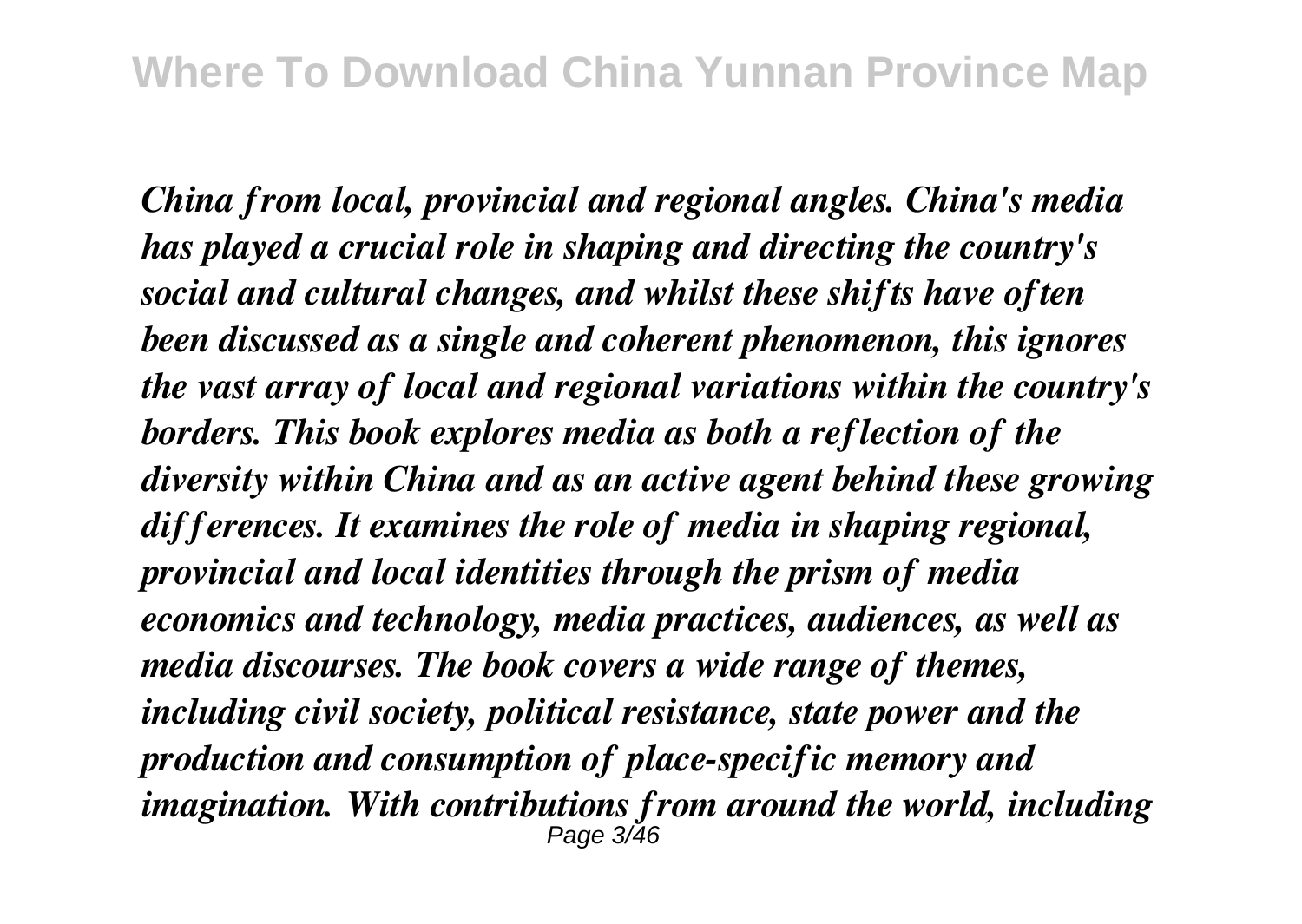*original ethnographic material from scholars based in China, Mapping Media in China is an original book which spans a broad range of disciplines. It will be invaluable to both students and scholars of Chinese and Asian studies, media and communication studies, geography, anthropology and cultural studies. New Research on the Origins of Cowries Used in Ancient China Mapping Media in China*

*A Case Study of China's Political and Economic Relations with its Neighbours*

*Living in the Shadows of China's HIV/AIDS Epidemics DK Eyewitness Travel Guide China*

*Some Urban Data*

*Provides a ready reference for understanding*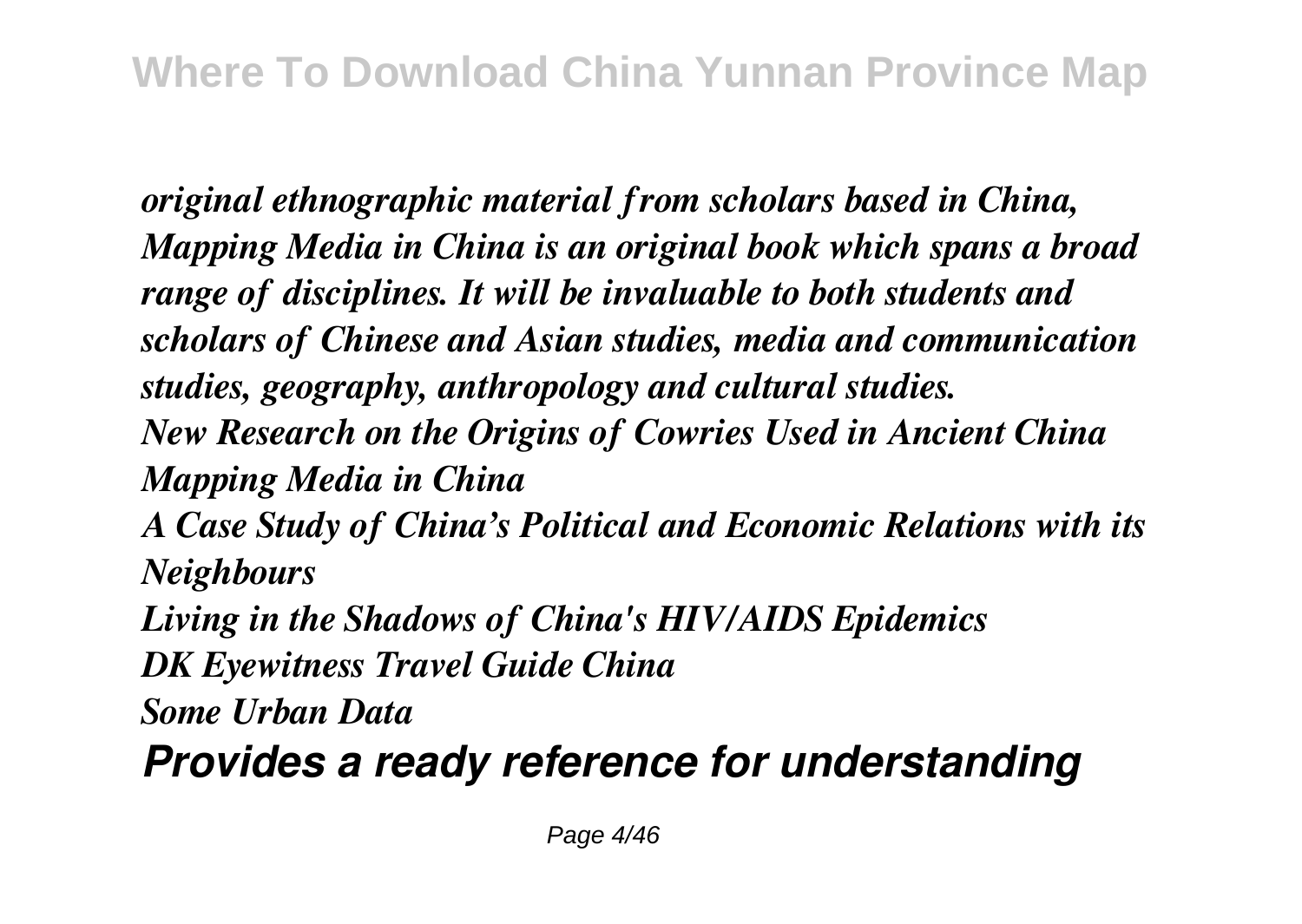*China's ethnic groups, ethnic rivalries, and the impact of these rivalries on China's internal politics.*

*This title was first published in 2002: Changing economic, institutional and market environments have turned the spatial inter-relationships thought to exist in China upside-down. Through an investigation of the beef industry, this text builds a picture of where regionalization and integration are heading in China. It examines the impacts of market forces, industry characteristics, relative factor endowments and* Page 5/46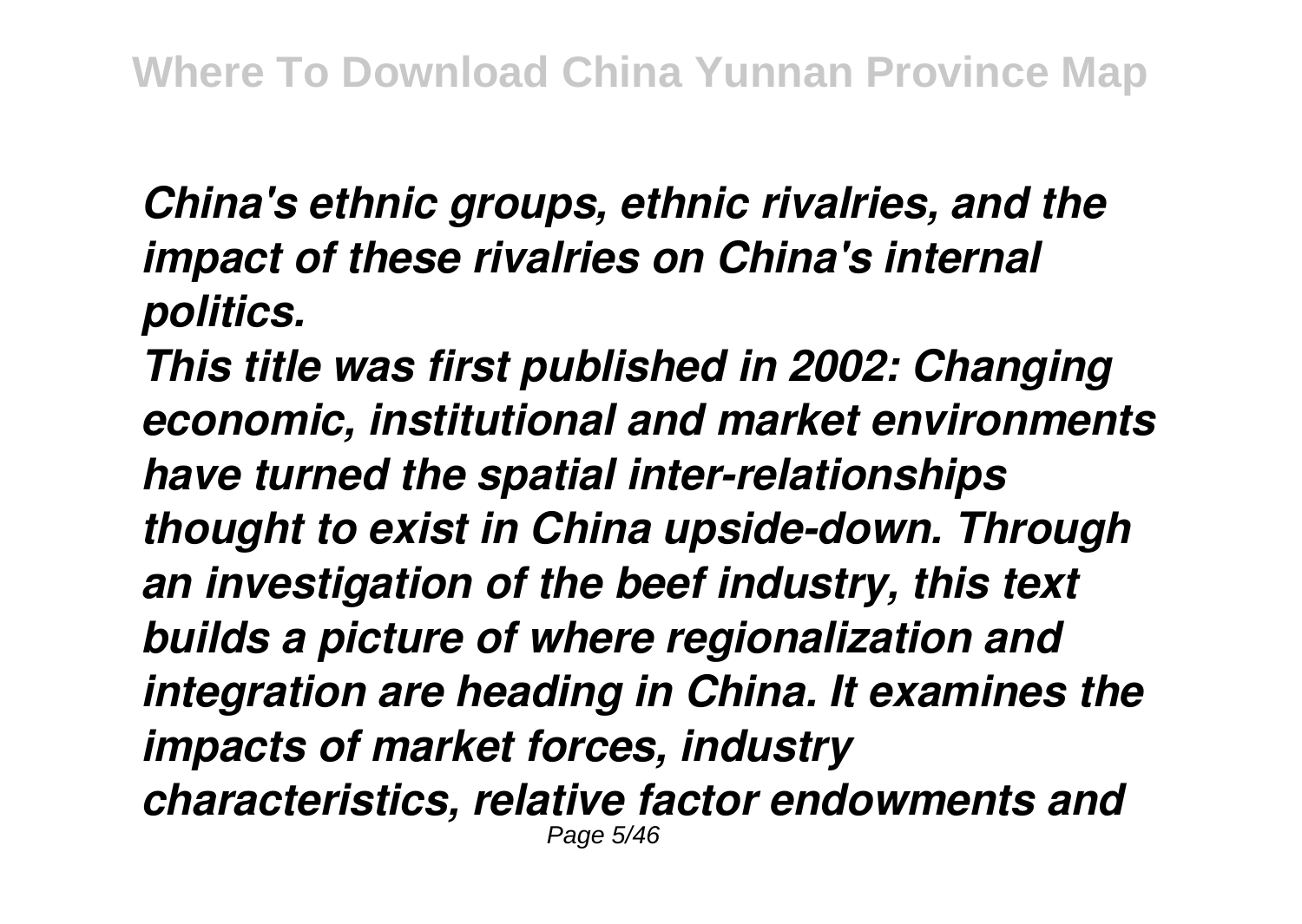*government influence on the spatial organization of activities. It reveals the influence of government as priorities are re-assessed and as markets and industries develop, as well as exploring the extent of regional co-ordination and co-operation and how central and local government policies and strategies reconcile. The volume also contains regional assessments of the beef industry in 12 key producing provinces and the key consumption areas of Beijing, Shanghai and Hong Kong. A classic compilation of travel and adventure* Page 6/46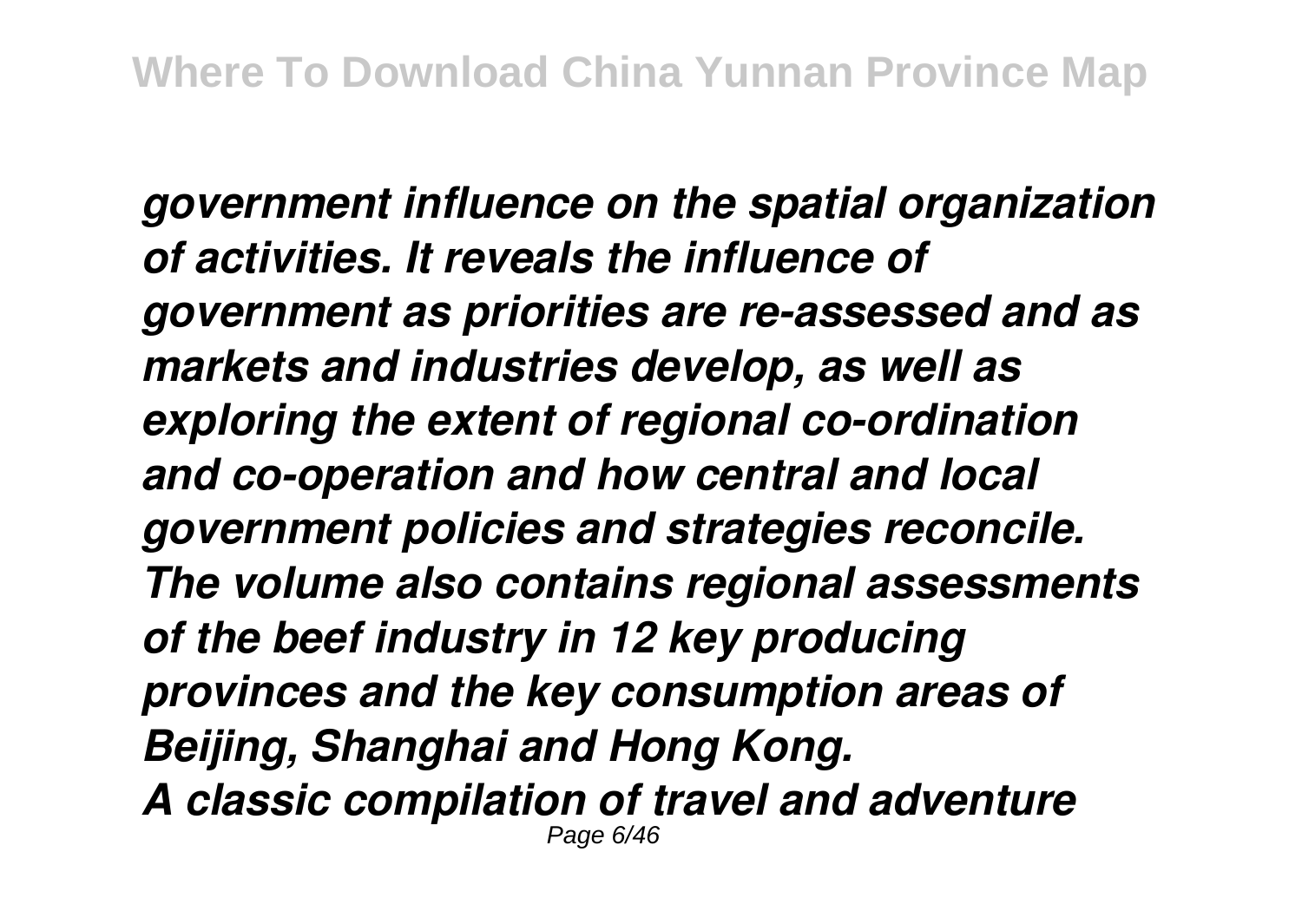*writing from the pages of National Geographic brings together fifty tales of exotic locales in works by Robert Peary, Amelia Earhart, Teddy Roosevelt, and other notables, all accompanied by concise essays providing context and perspective on the journeys. 15,000 first printing. The Geographical Journal The Indian Ocean and the Future of American Power Bubonic Plague in Nineteenth-century China China's Economic Growth Yunnan-A Chinese Bridgehead to Asia* Page 7/46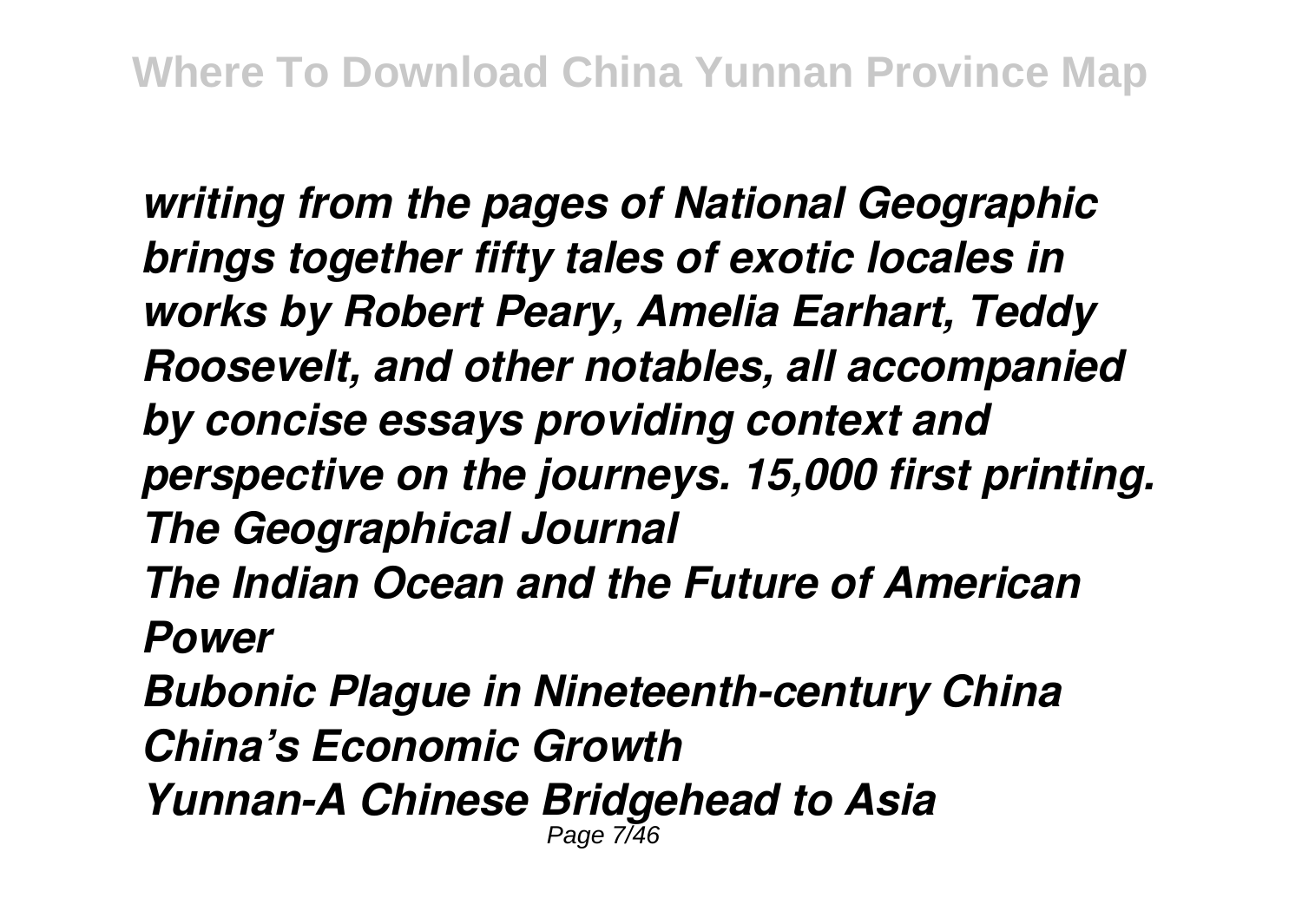# *Monthly Catalog of United States Government Publications*

**In a country long associated with the trade in opiates, the Chinese government has for decades applied extreme measures to curtail the spread of illicit drugs, only to find that the problem has worsened. Burma is blamed as the major producer of illicit drugs and conduit for the entry of drugs into China. Which organizations are behind the heroin trade? What problems and prospects of drug control in the so-called "Golden Triangle" drug-trafficking region are**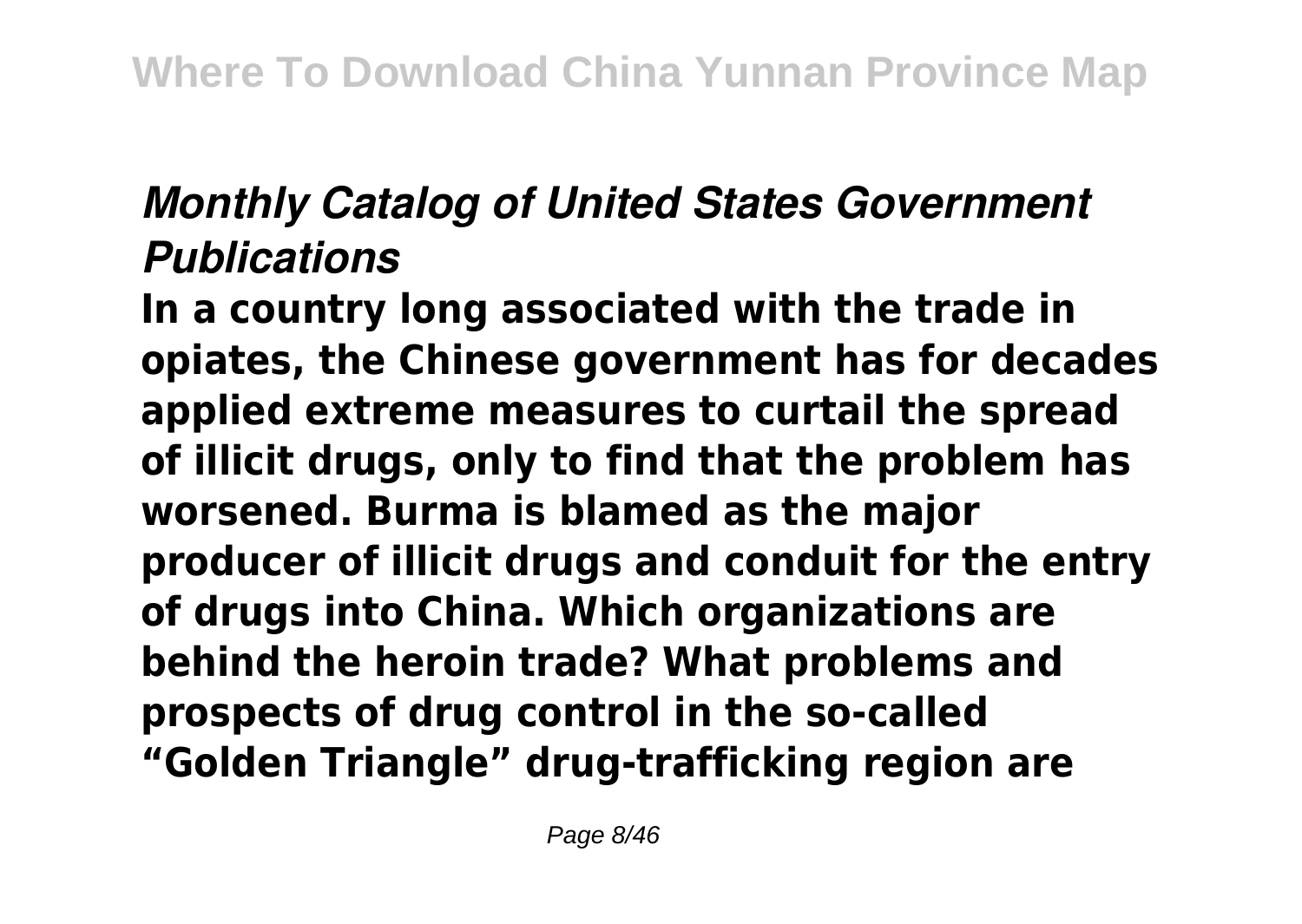**faced by Chinese and Southeast Asian authorities? In The Chinese Heroin Trade, noted criminologists Ko-Lin Chin and Sheldon Zhangexamine the social organization of the trafficking of heroin from the Golden Triangle to China and the wholesale and retail distribution of the drug in China. Based on face-to-face interviews with hundreds of incarcerated drug traffickers, street-level drug dealers, users, and authorities, paired with extensive fieldwork in the border areas of Burma and China and several major urban centers in China and Southeast Asia, this volume reveals how the drug trade has** Page 9/46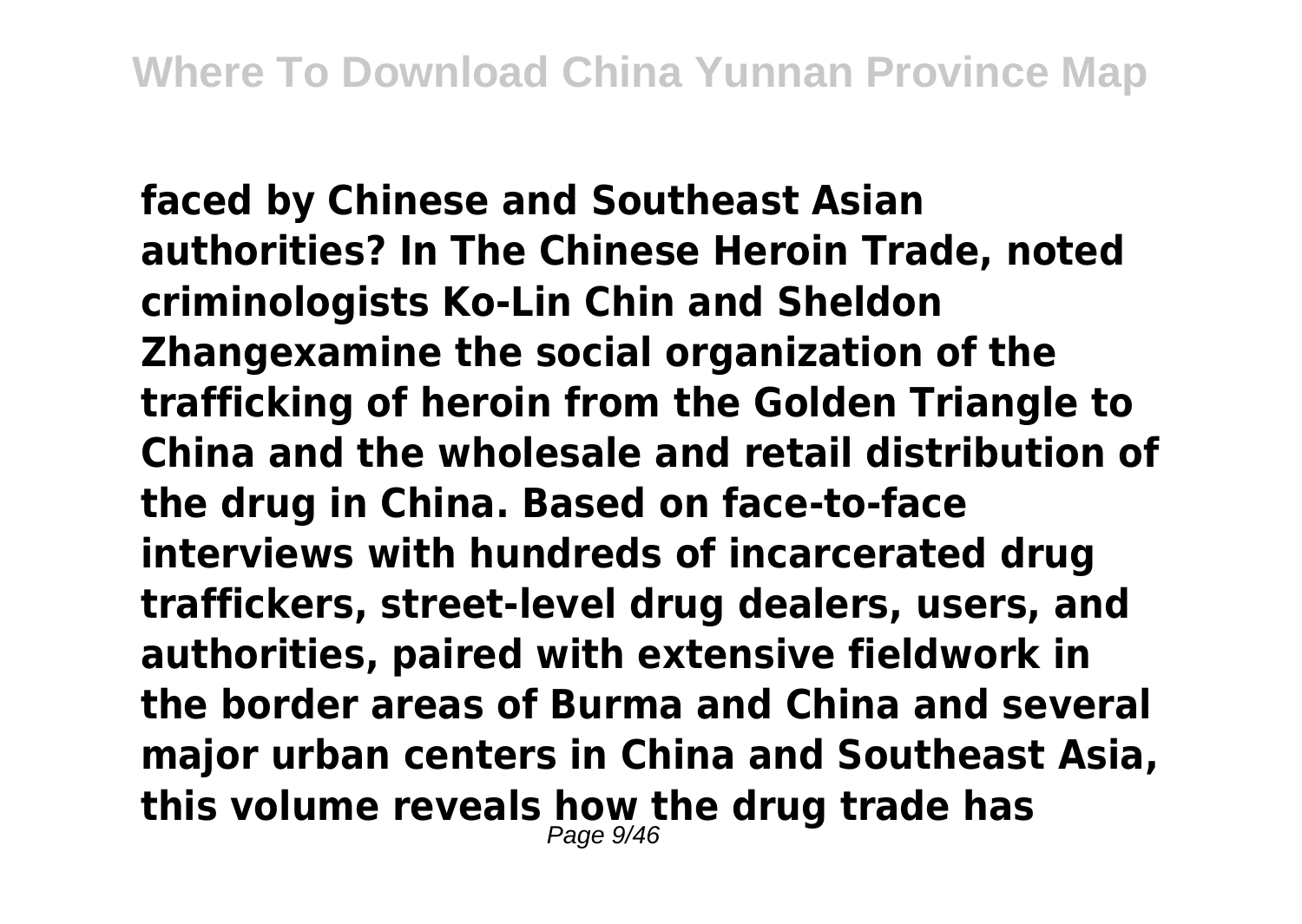**evolved in the Golden Triangle since the late 1980s. Chin and Zhang also explore the marked characteristics of heroin traffickers; the relationship between drug use and sales in China; and how China compares to other international drug markets. The Chinese Heroin Trade is a fascinating, nuanced account of the world of high-risk drug trafficking in a tightlycontrolled society.**

**This open access book contains a collection of rare geologic maps and figures made by Chinese geologists in the last century. Preserved in National Geological Archives of China, these** Page 10/46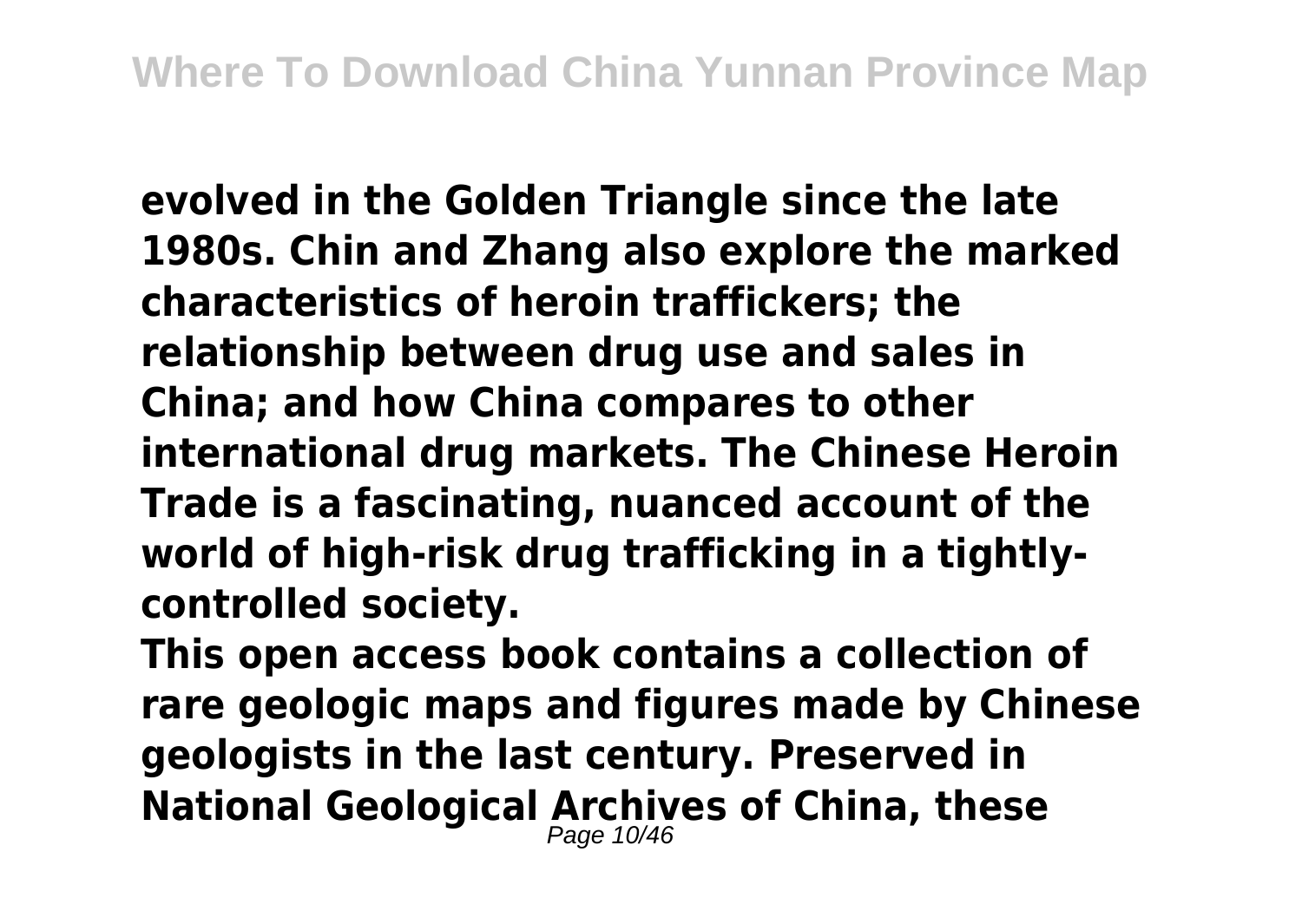**artworks demonstrate the development and innovation of geological mapping technology in China in the past 100 years. The collections are highly scientific and artistic, with most of the hand-drawn maps featured with traditional Chinese painting techniques, while the newer ones being more accurate and embedded with more scientific information with the aid of computer techniques.**

**This book includes the maps of 31 provincial administrative divisions of People's Republic of China. They are: [North China] Beijing, Tianjin, Hebei, Shanxi, Inner Mongolia [Northeast China]** Page 11/46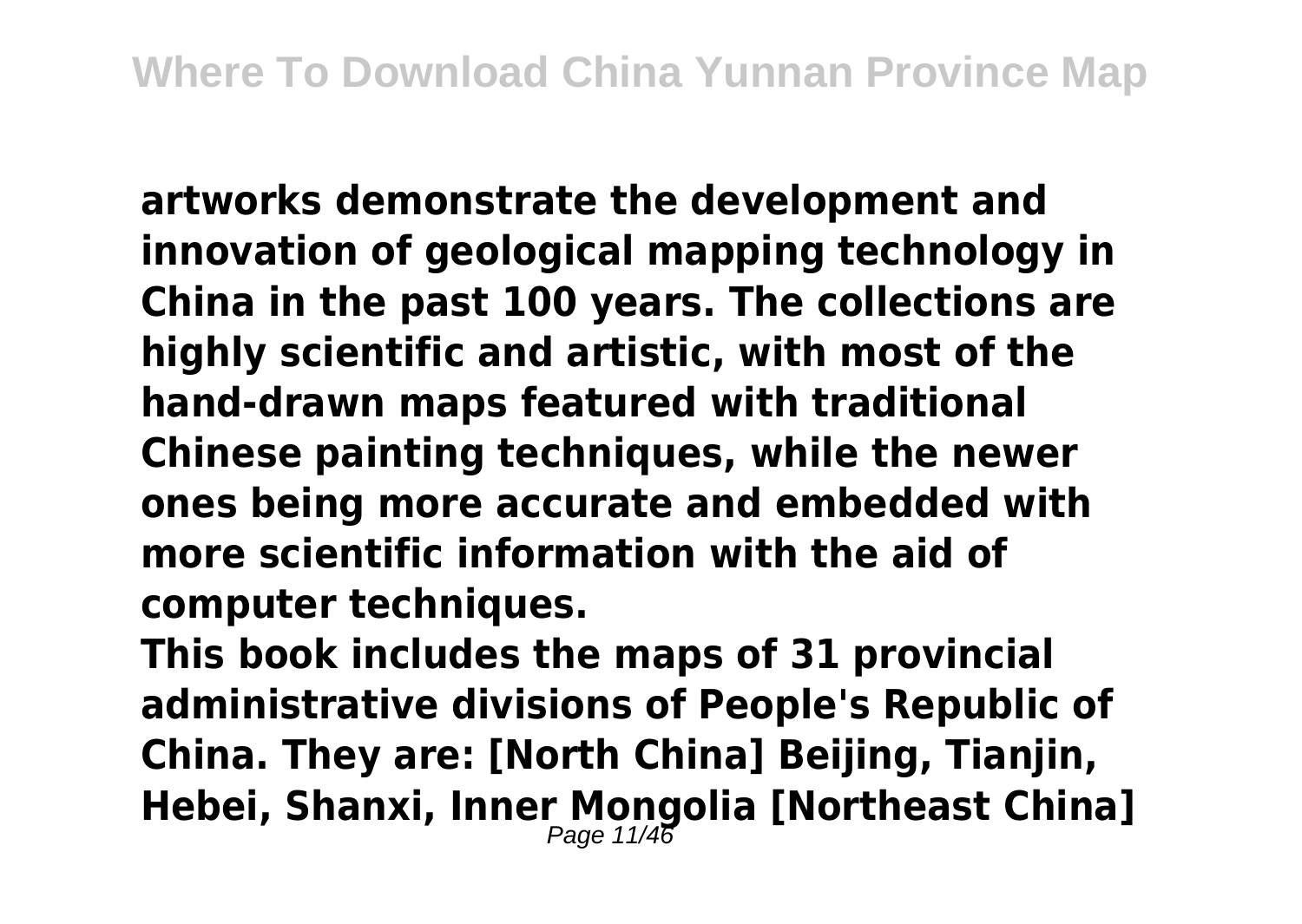**Liaoning Province, Jilin, Heilongjiang [East China] Anhui, Zhejiang, Jiangsu, Jiangxi, Fujian, Shandong, Shanghai [Central South China] Henan, Hubei Province, Hunan Province, Guangdong Province, Guangxi Zhuang Autonomous Region, Hainan Province [Southwest China] Guizhou, Yunnan, Sichuan, Chongqing, Tibet [Northwest China] Shaanxi, Ningxia, Xinjiang, Qinghai, Gansu Dictionary Catalog of the Research Libraries of the New York Public Library, 1911-1971 Background Papers to a Global Synthesis Monsoon**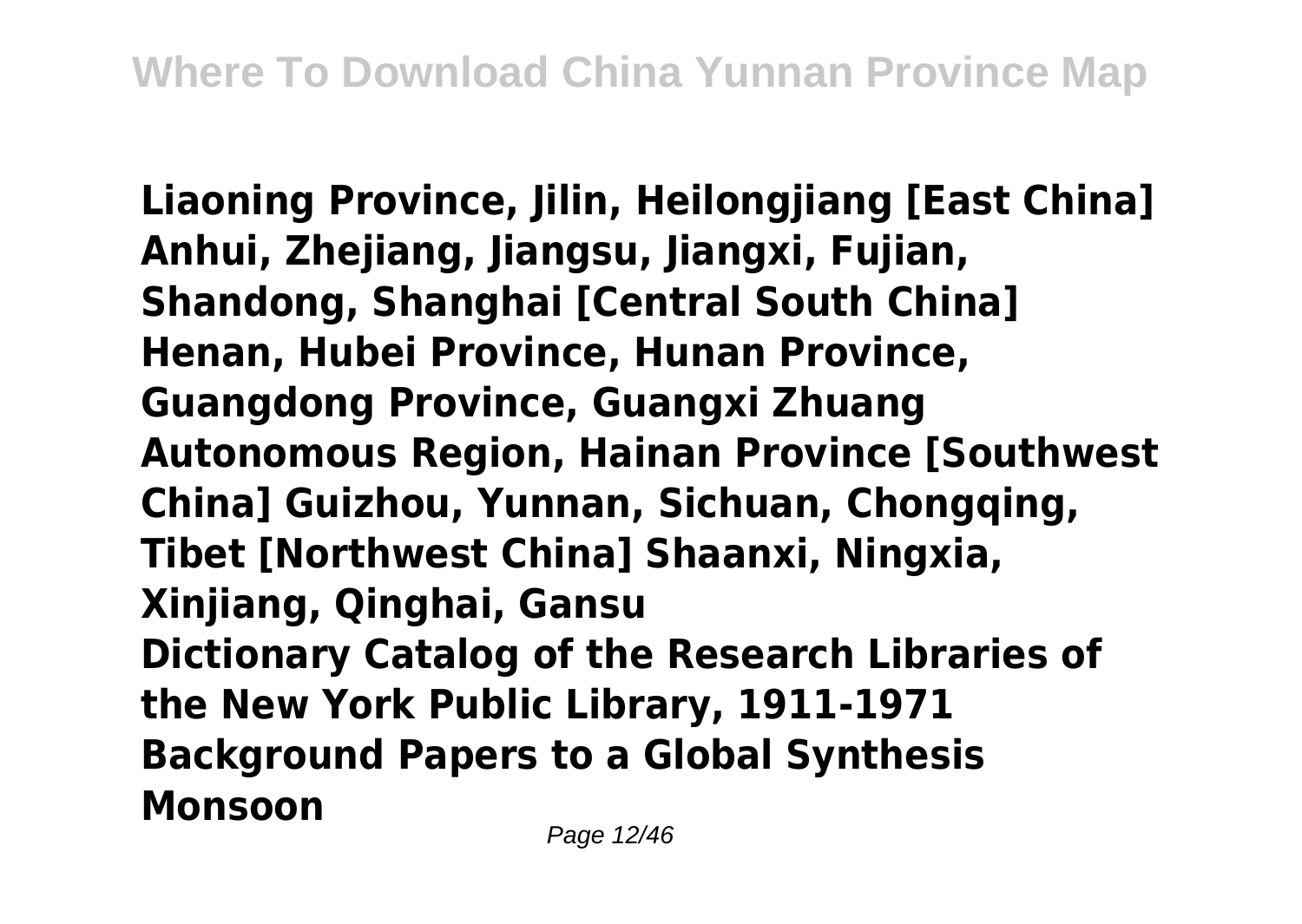# **Beijing Review Classic Tales of Travel and Adventure from National Geographic Geo-Architecture and Landscape in China's**

#### **Geographic and Historic Context**

This book, the first work in English on the history of disease in China, traces an epidemic of bubonic plague that began in Yunnan province in the late eighteenth century, spread throughout much of southern China in the nineteenth century, and eventually exploded on the world scene as a global pandemic at the end of the century. The author finds the origins of the pandemic in Qing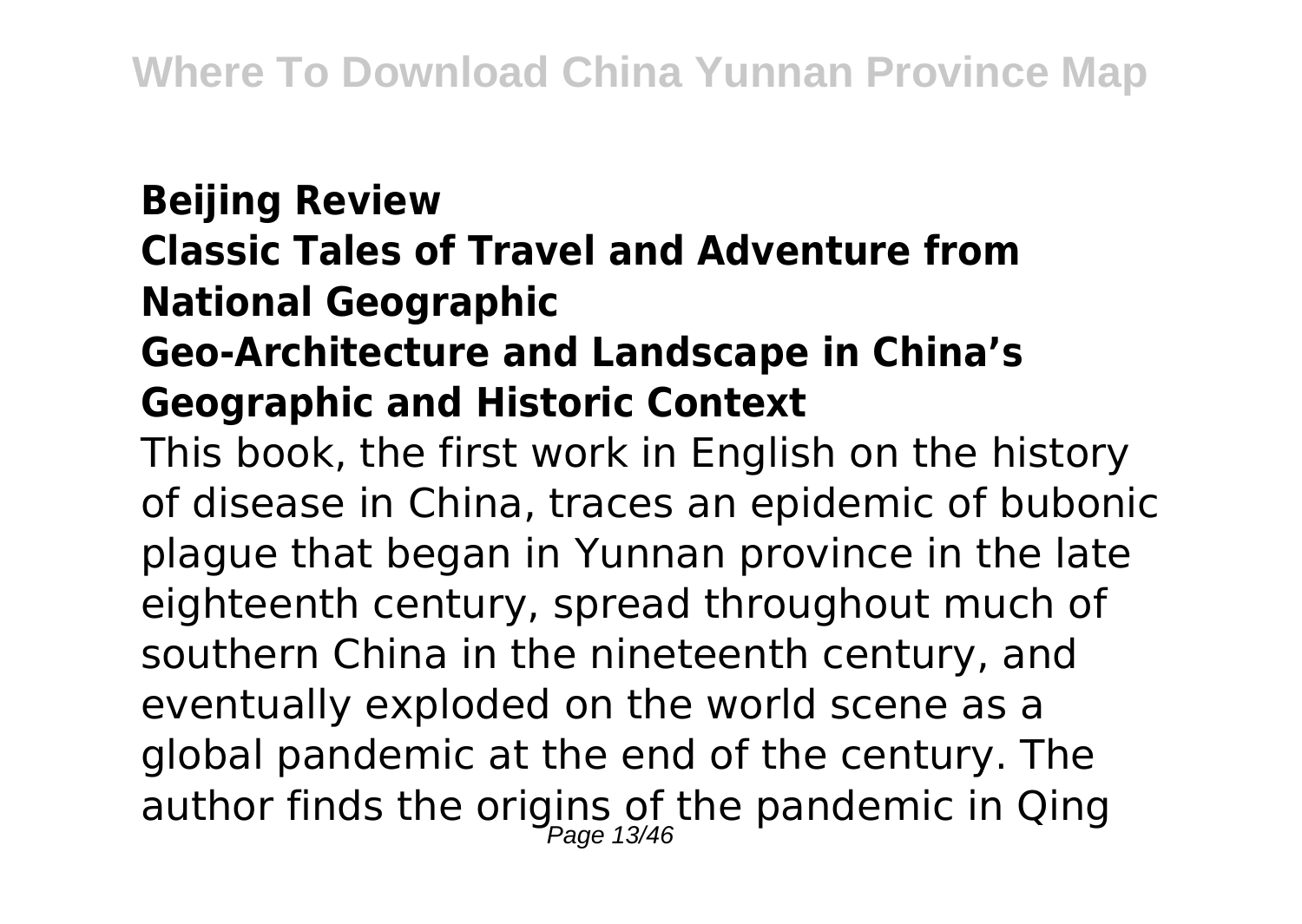economic expansion, which brought new populations into contact with plague-bearing animals along China $\Box$ s southwestern frontier. She shows how the geographic diffusion of the disease closely followed the growth of interregional trading networks, particularly the domestic trade in opium, during the nineteenth century. A discussion of foreign interventions during plague outbreaks along China $\Box$ s southern coast links the history of plague to the political impact of imperialism on China, and to the ways in which European cultural representations of the Chinese influenced the theory and practice of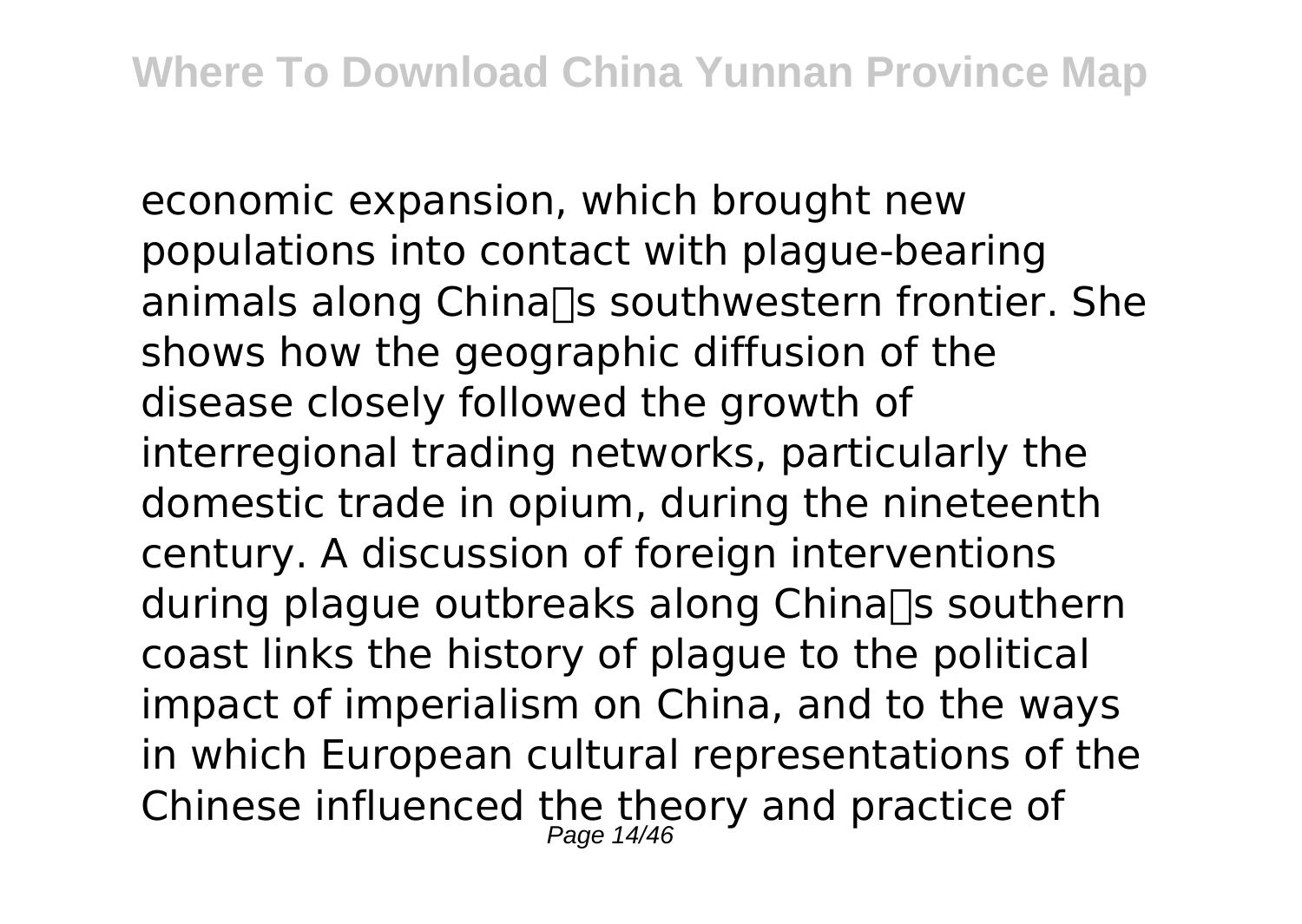colonial medicine.

Studies China's "Ethnic classification project" (minzu shibie) of 1954, conducted in Yunnan province.

The Chinese Government's five-year strategy for social and economic development to 2015 includes the aim of making the southwestern province of Yunnan a bridgehead for 'opening the country' to southeast Asia and south Asia. Yunnan - A Chinese Bridgehead to Asia traces the dynamic process which has led to this policy goal, a process through which Yunnan is being repositioned from a southwestern periphery of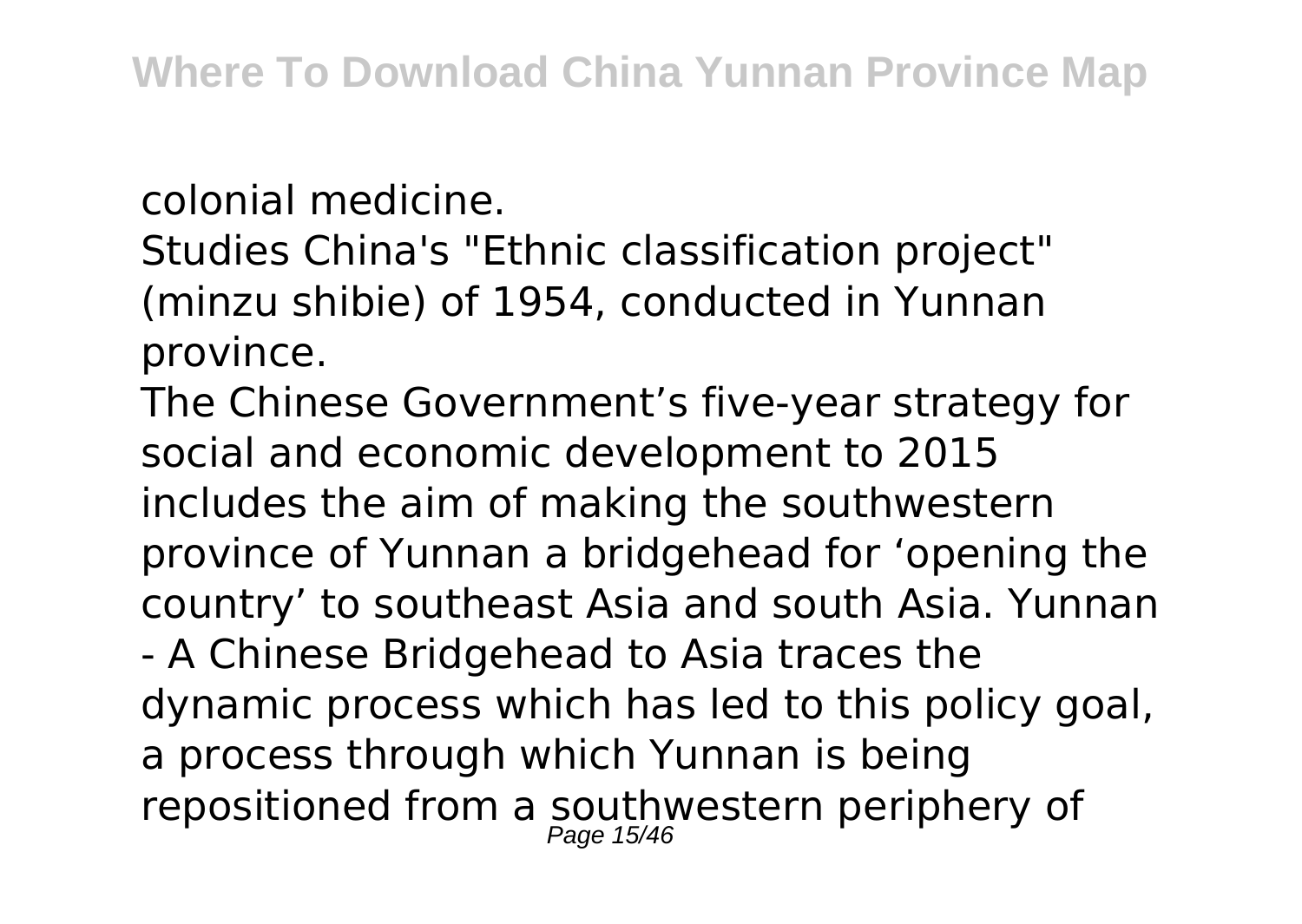the People's Republic of China to a 'bridgehead' between China and its regional neighbours. It shows how this has been expressed in ideas and policy frameworks, involvement in regional institutions, infrastructure development, and changing trade and investment flows, from the 1980s to the present. Detailing the wider context of the changes in China's global interactions, especially in Asia, the book uses Yunnan's case to demonstrate the extent of provincial agency in global interactions in reform-era China, and provides new insights into both China's relationships with its Asian neighbours and the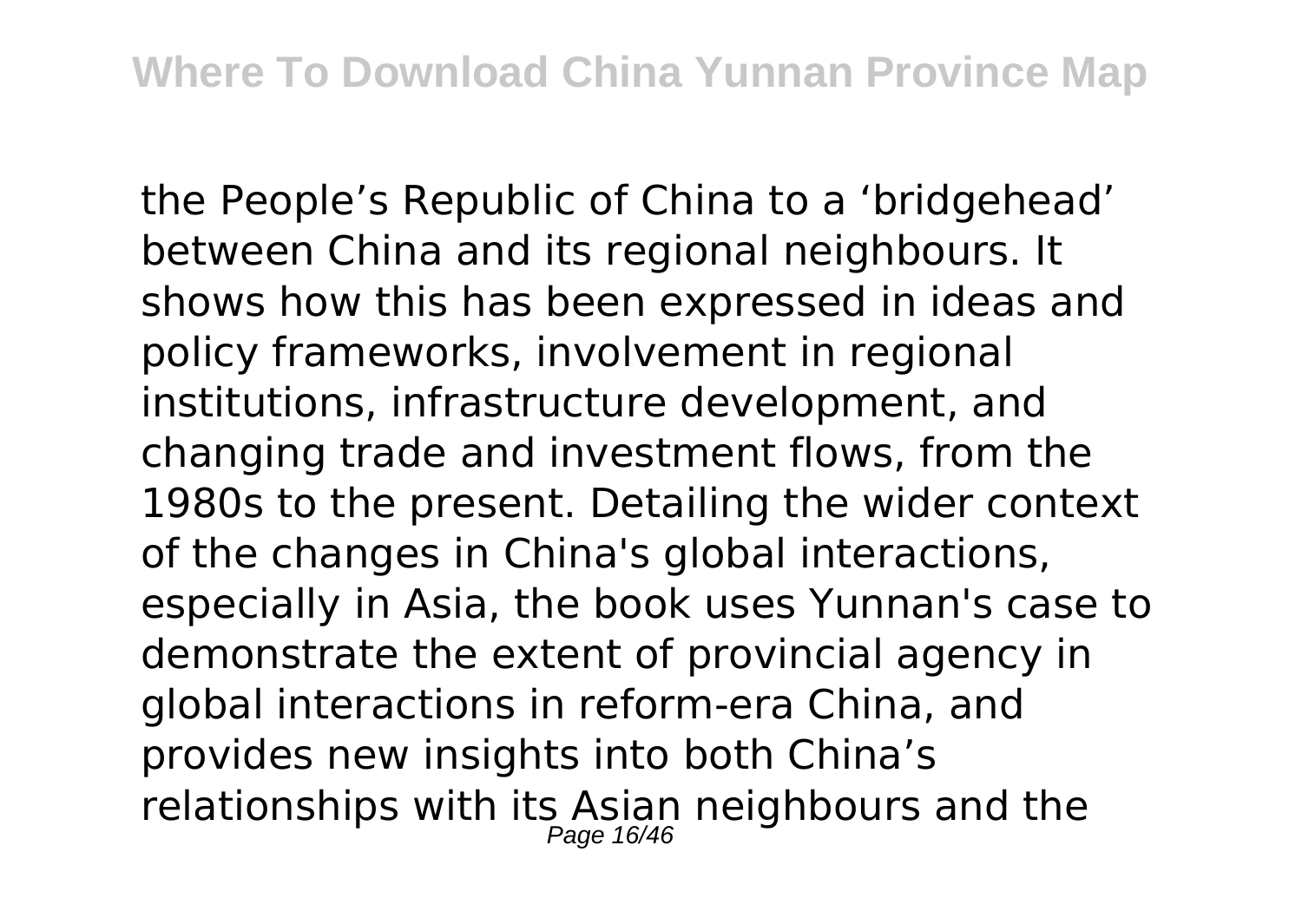increasingly important economic engagement between developing countries. Offers a new perspective on Yunnan Contains historical depth: understanding the background and developments over time means that this 'China watching' book will not date quickly Takes a provincial view of China's international relations Asian Borderlands Minority Education and Ethnic Identity in Southwest China China Lessons from the Transformation of the Beef Industry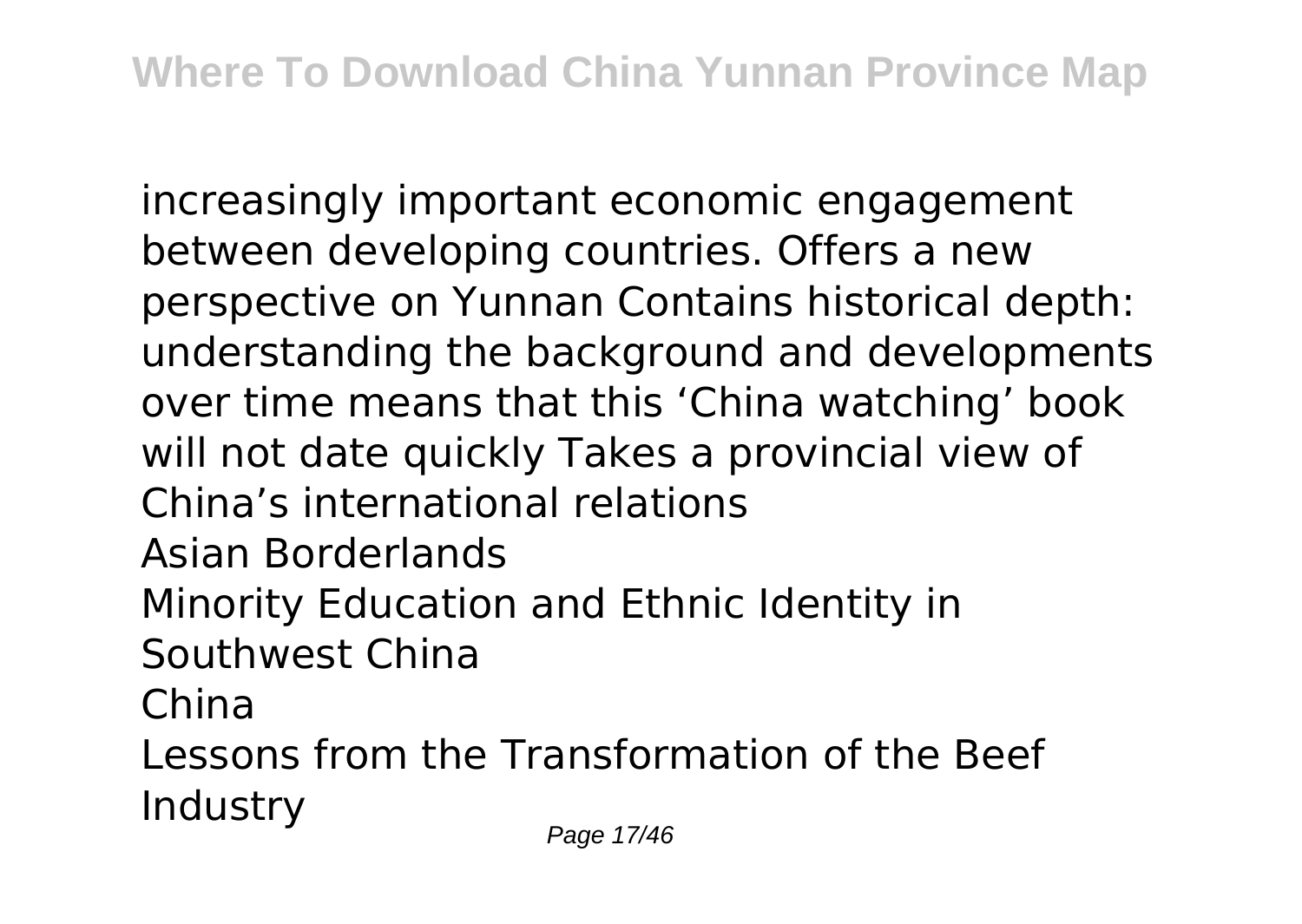#### Overseas Map Acquisitions

## An Investigation of Various Linguistic Changes in Chinese and Naxi

*This deeply informed and beautifully written book provides a comprehensive and comprehensible history of China from prehistory to the present. Focusing on the interaction of humans and their environment, Robert B. Marks traces changes in the physical and cultural world that is home to a quarter of humankind. Through both word and image, this work illuminates the chaos and paradox inherent in China's environmental narrative, demonstrating how historically sustainable practices can, in fact, be*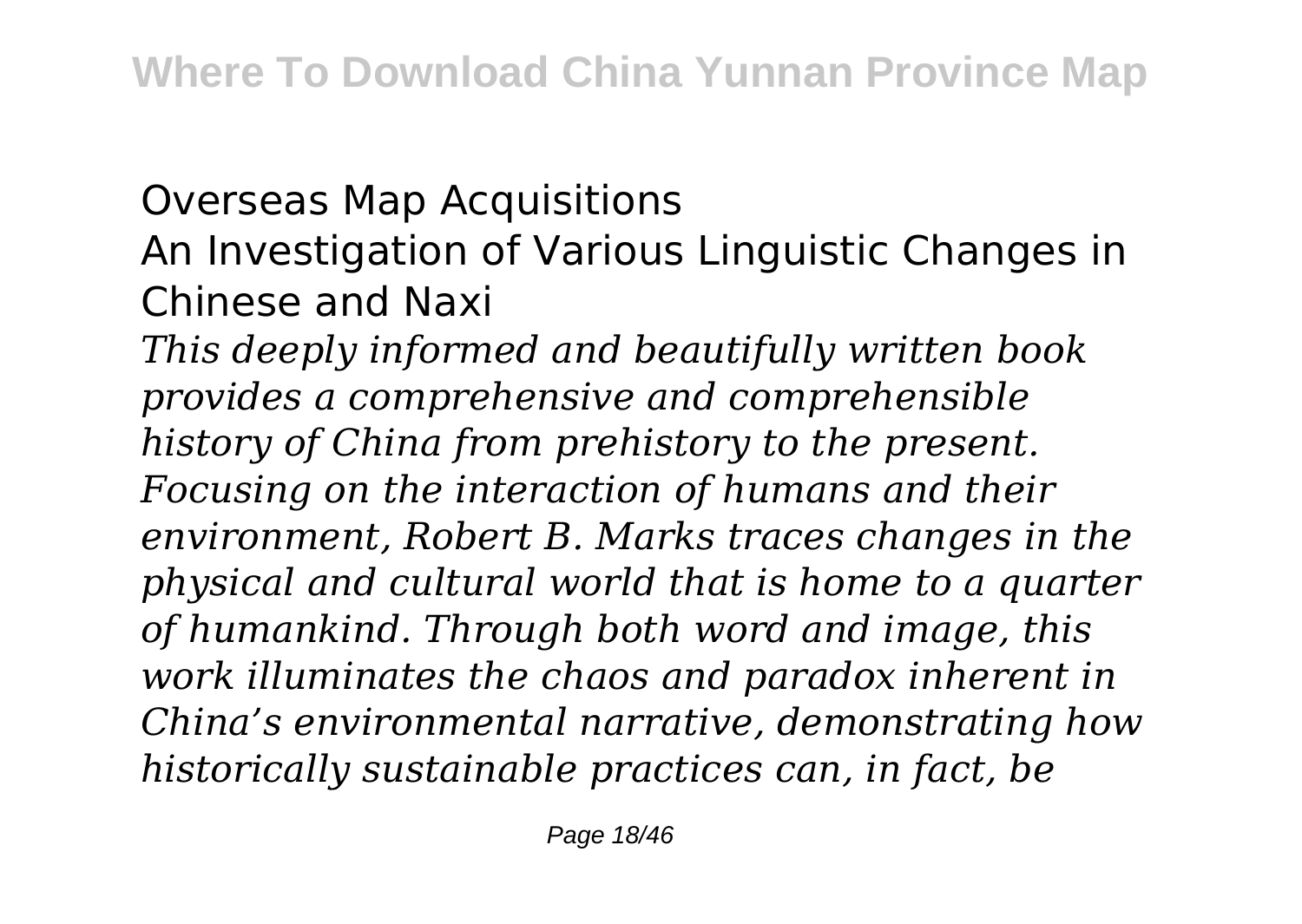*profoundly ecologically unsound. The author also reevaluates China's traditional "heroic" storyline, highlighting the marginalization of nature that followed the spread of Chinese civilization while examining the development of a distinctly Chinese way of relating to and altering the environment. Unmatched in his ability to synthesize a complex subject clearly and cogently, Marks has written an accessible yet nuanced history for any reader interested in China, past or present. Indeed he argues successfully that all of humanity has a stake in China's environmental future.*

*This paper is primarily designed as a cross reference to the multiplicity of names of places in the People's* Page 19/46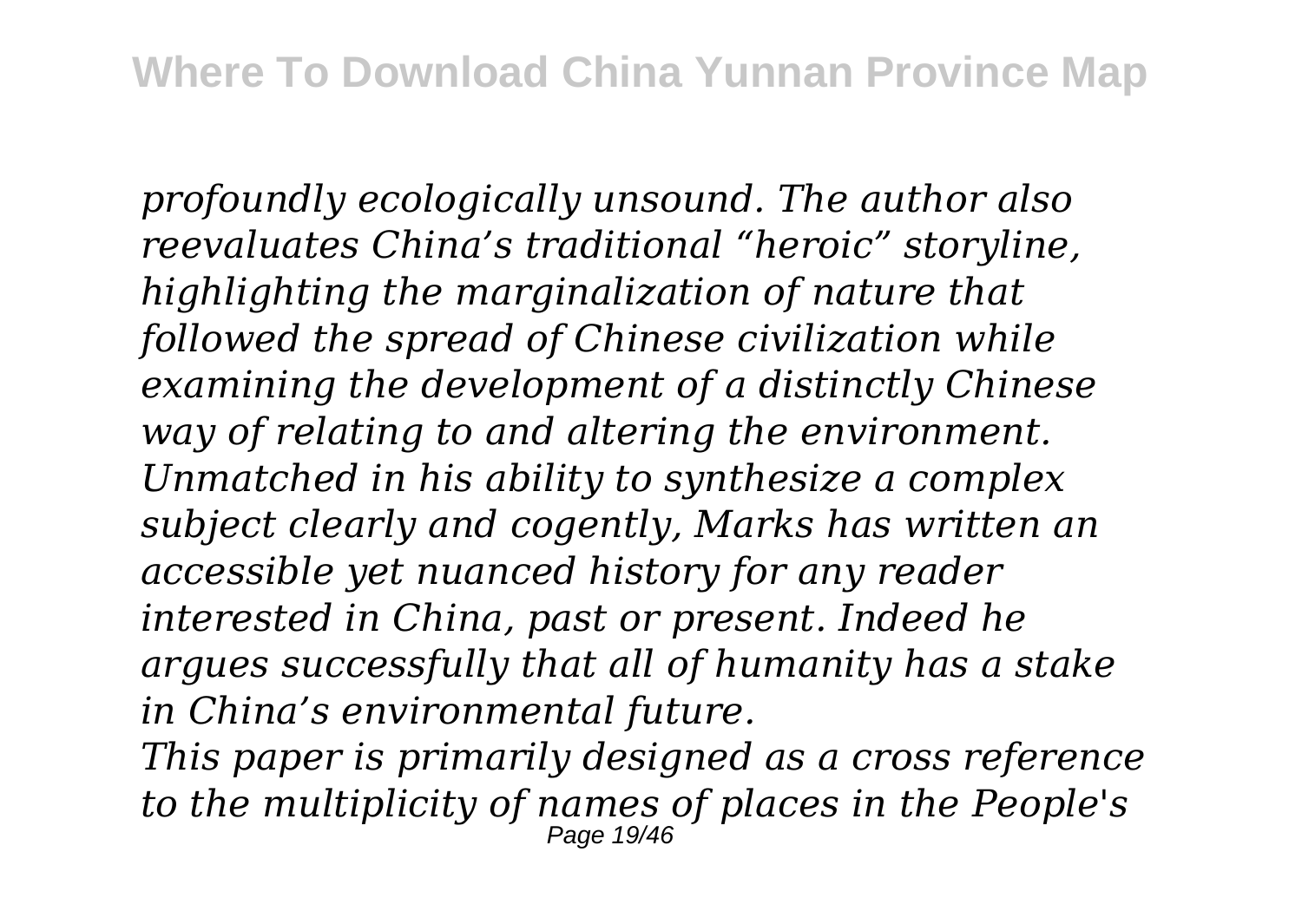*Republic of China and as an aid to the use of the various sources. Secondarily, it is a compilation of data on the populations and locations and reasons for being of the cities of China. There has been a hiatus of seven years between the inception of these tables and publication of the present volume and today much more authoritative studies on this area are available. It is hoped that the cross-referencing function may still be of value to those students of the Chinese scene who have found the variety of spellings and name changes difficult to coordinate and use. (Author).*

*Guide to the Wildlife of Southwest China allows readers to enter the fascinating world of Southwest* Page 20/46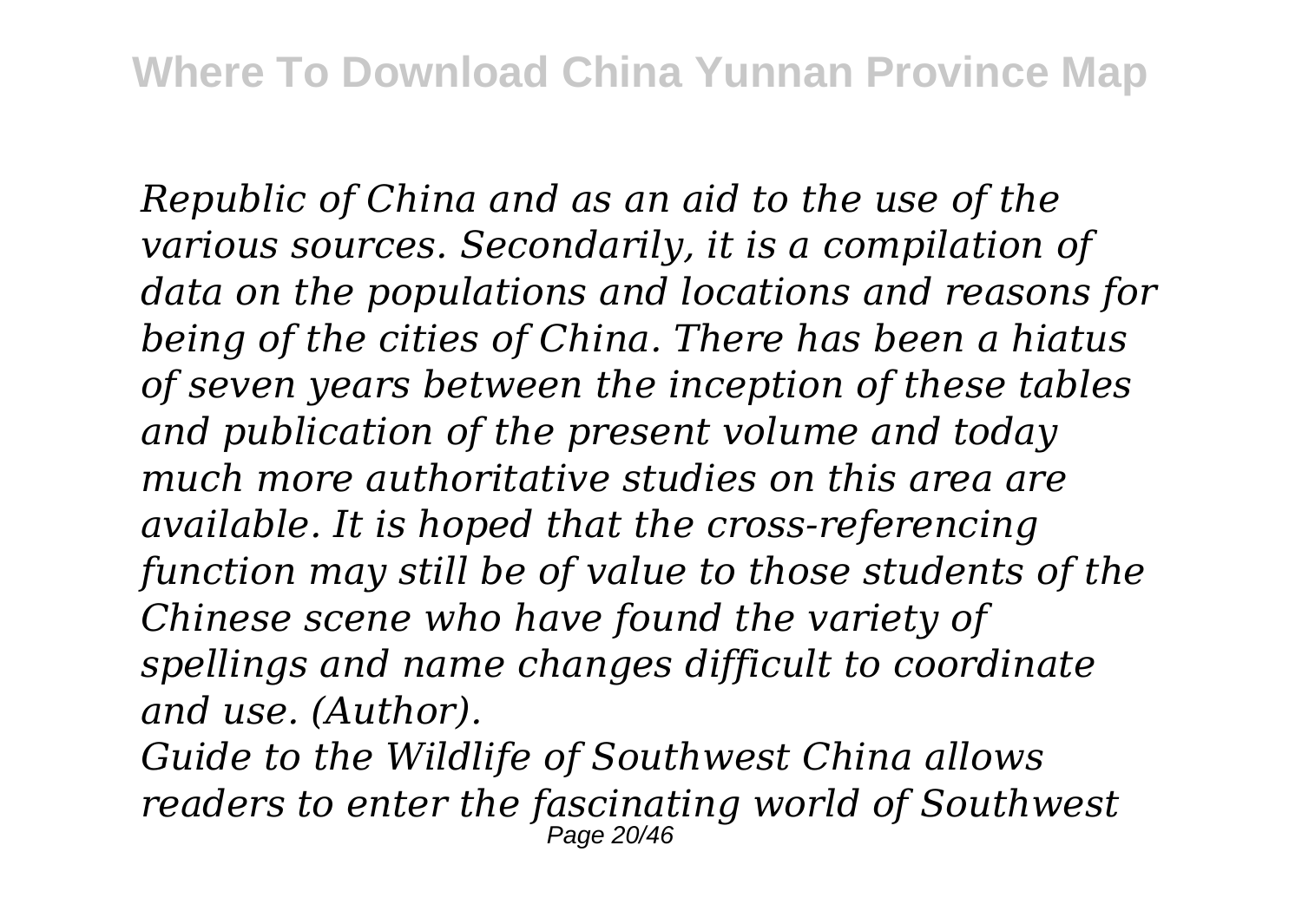*China, a biodiverse hot spot teeming with interesting wildlife. This field guide, designed to inform nature reserve staff, students of natural history, and casual wildlife tourists alike, presents one hundred and thirty species along with detailed descriptions, a range map, and full color photographs..*

*China Statistical Yearbook*

*Volume 3 Geo-Architecture Blending into Nature Himalaya*

*An Ethnohistorical Dictionary of China*

*Geological Formation Names of China (1866—2000) China-Vietnam Boundary Markers*

*The Rough Guide to China covers of all of*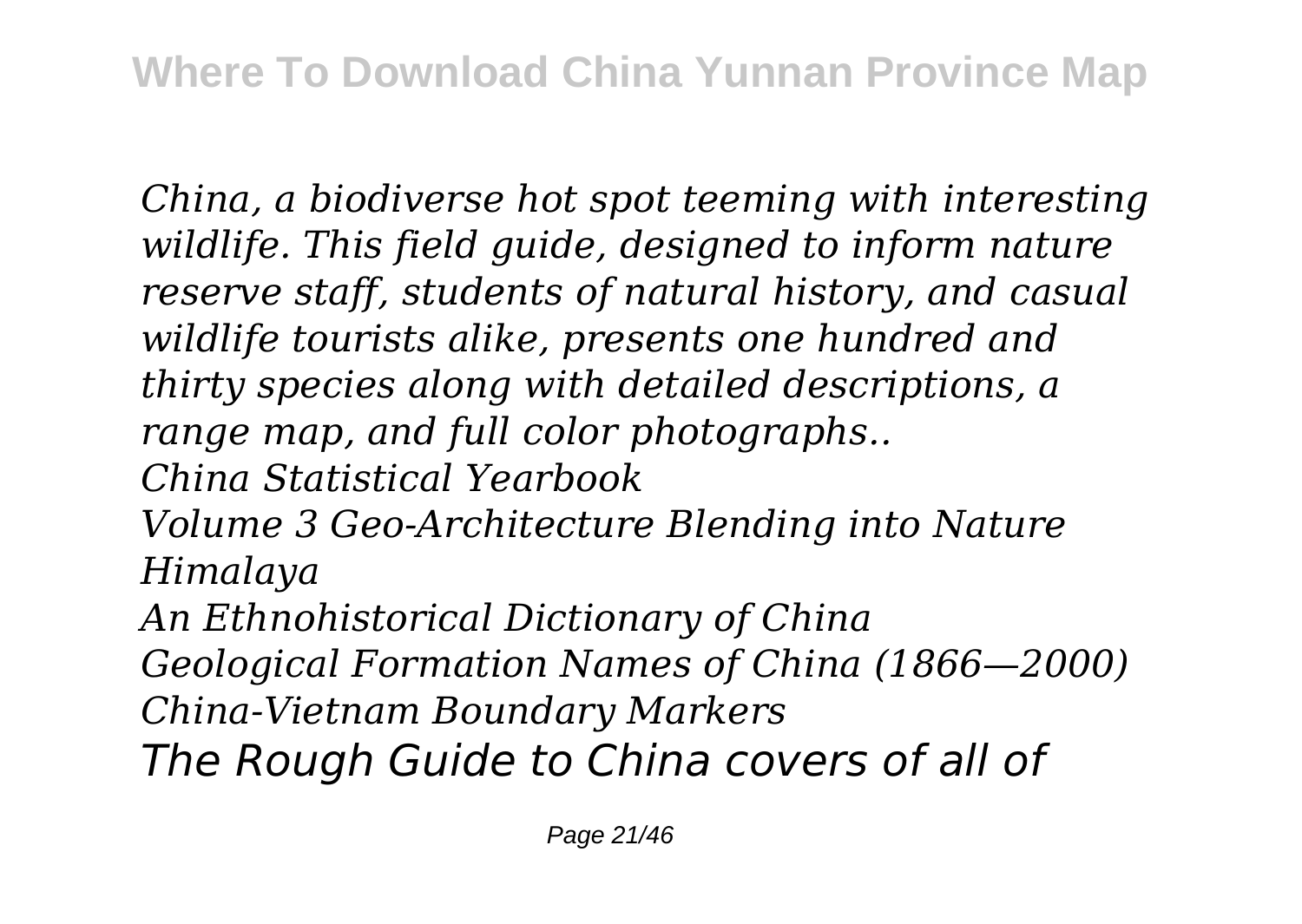*mainland China including Tibet, along with the special administrative regions of Hong Kong and Macau. Clear, detailed maps show all listed arrival points, accommodation, restaurants and sights, while boxes provide bilingual keys. Use it to explore the sophisticated nightlife emerging in Beijing and Shanghai, to chill out in the mellow travellers' havens of Dali and Yangshuo, or roam the streets of characterful antique towns such as Lijiang. Up to date descriptions give the lowdown on famous sights such as Beijing's* Page 22/46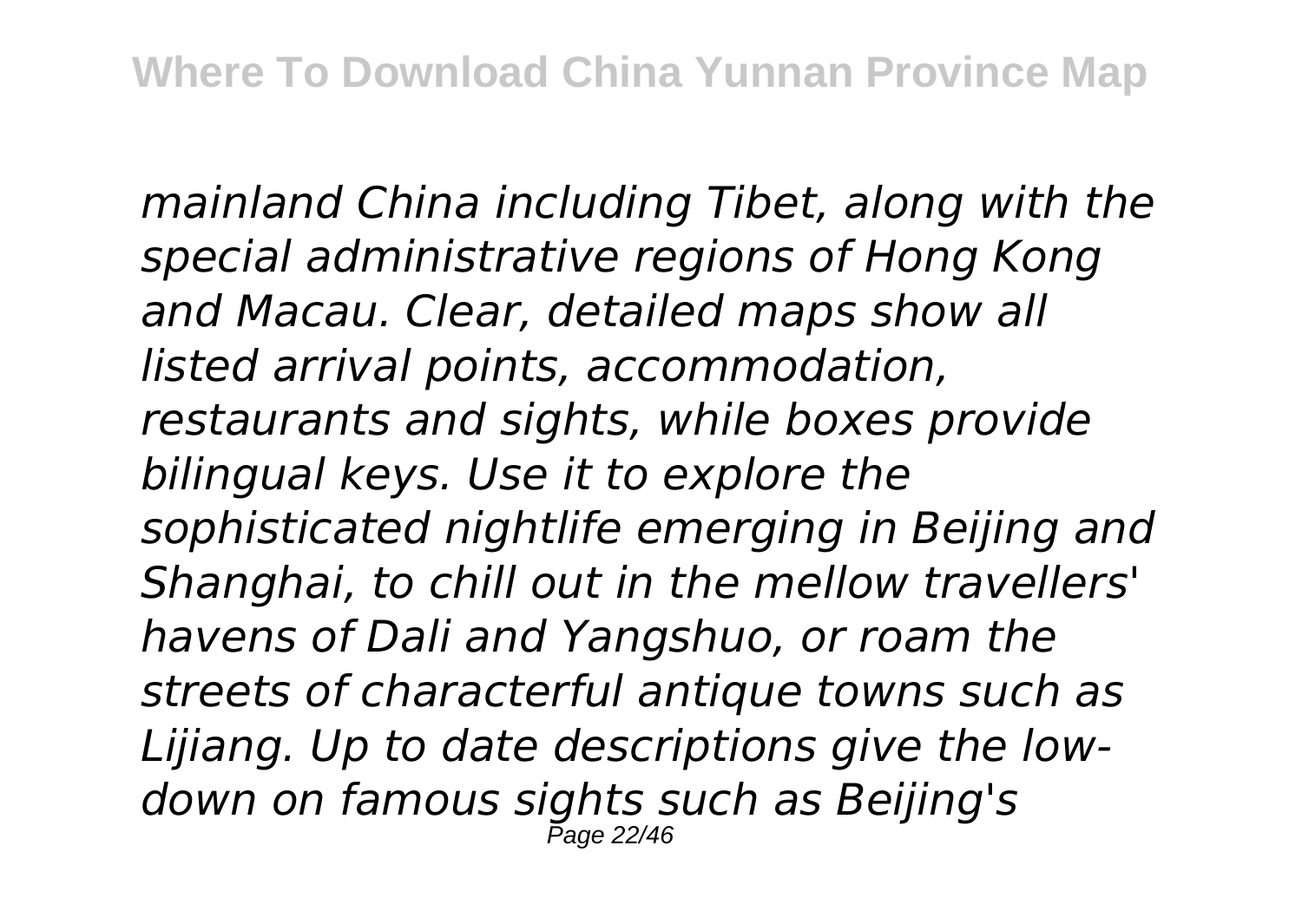*Forbidden City, the Terracotta Army outside Xi'an, limestone peaks around Guilin and the cruise through the mighty Three Gorges along the Yangzi. There's also full practical information for less-known attractions: hiking holy mountains such as Shandong's Tai Shan; where to experience the culture of China's many ethnic groups, including Tibetans, Miao, Dai and Mongolians; how to explore remoter rural areas; and where to experience local food, from streetside snack stalls to plush Beijing Duck restaurants.* Page 23/46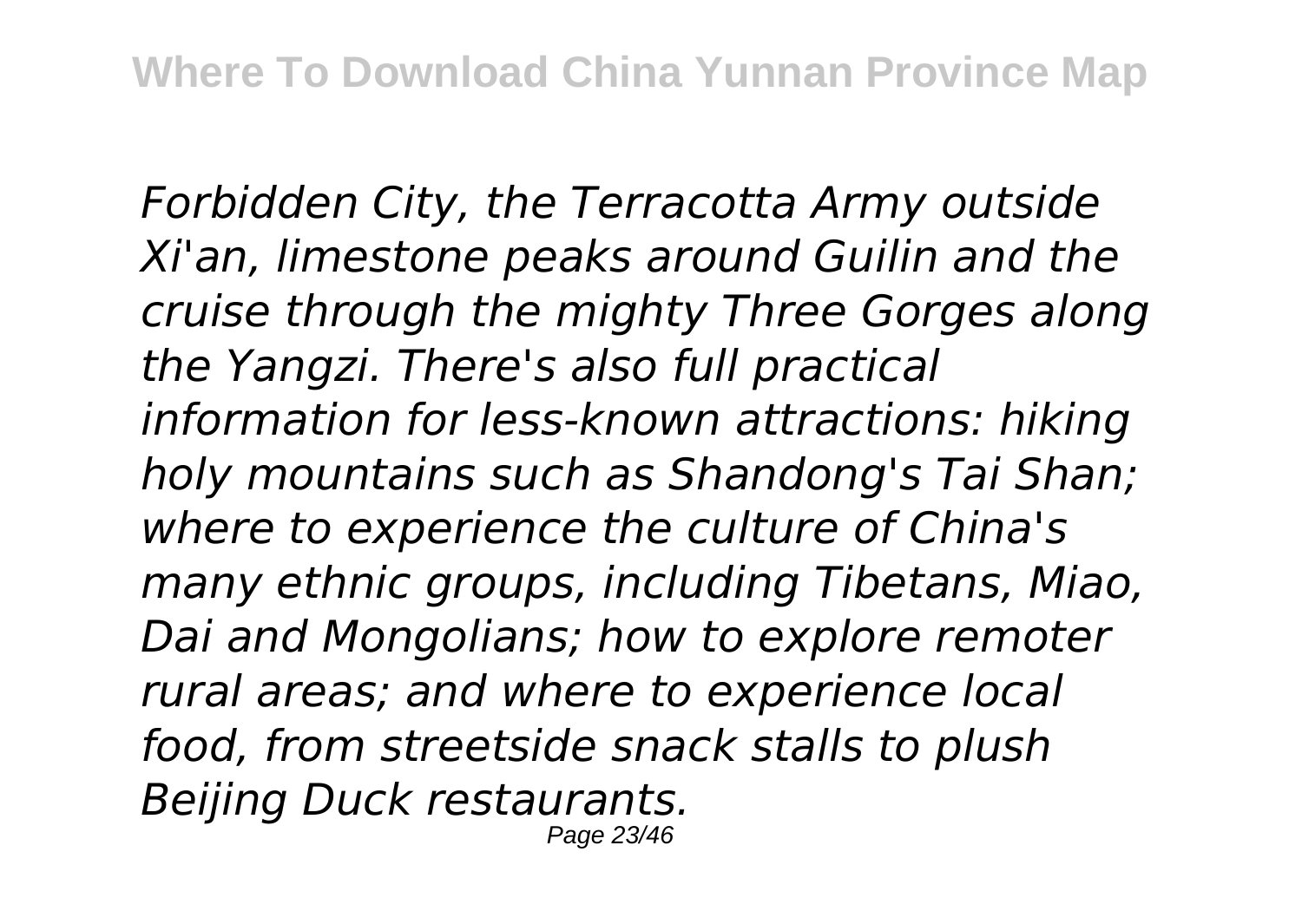*On the world maps common in America, the Western Hemisphere lies front and center, while the Indian Ocean region all but disappears. This convention reveals the geopolitical focus of the now-departed twentieth century, but in the twenty-first century that focus will fundamentally change. In this pivotal examination of the countries known as "Monsoon Asia"—which include India, Pakistan, China, Indonesia, Burma, Oman, Sri Lanka, Bangladesh, and Tanzania—bestselling author Robert D. Kaplan* Page 24/46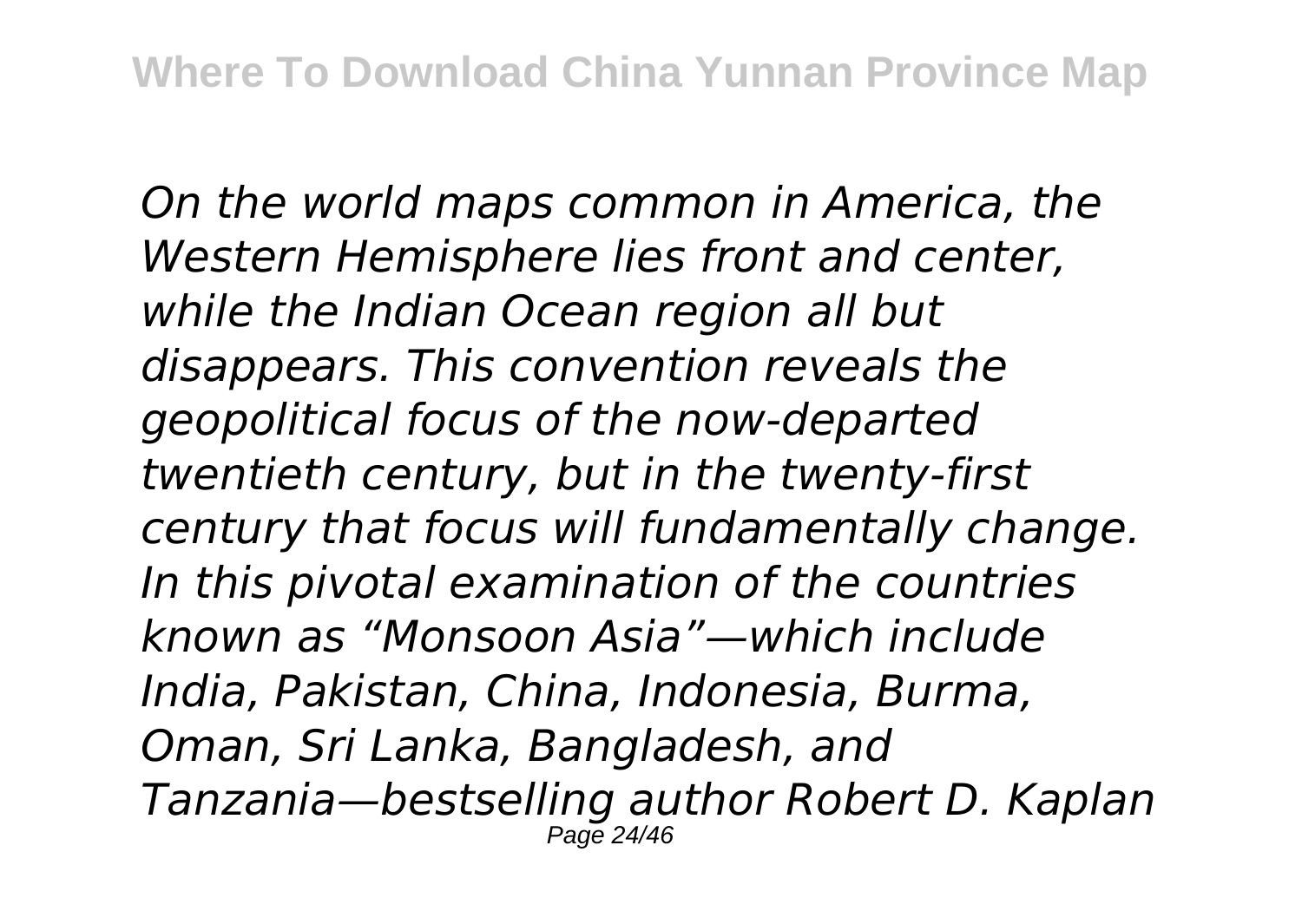*shows how crucial this dynamic area has become to American power. It is here that the fight for democracy, energy independence, and religious freedom will be lost or won, and it is here that American foreign policy must concentrate if the United States is to remain relevant in an ever-changing world. From the Horn of Africa to the Indonesian archipelago and beyond, Kaplan exposes the effects of population growth, climate change, and extremist politics on this unstable region, demonstrating why Americans can no longer* Page 25/46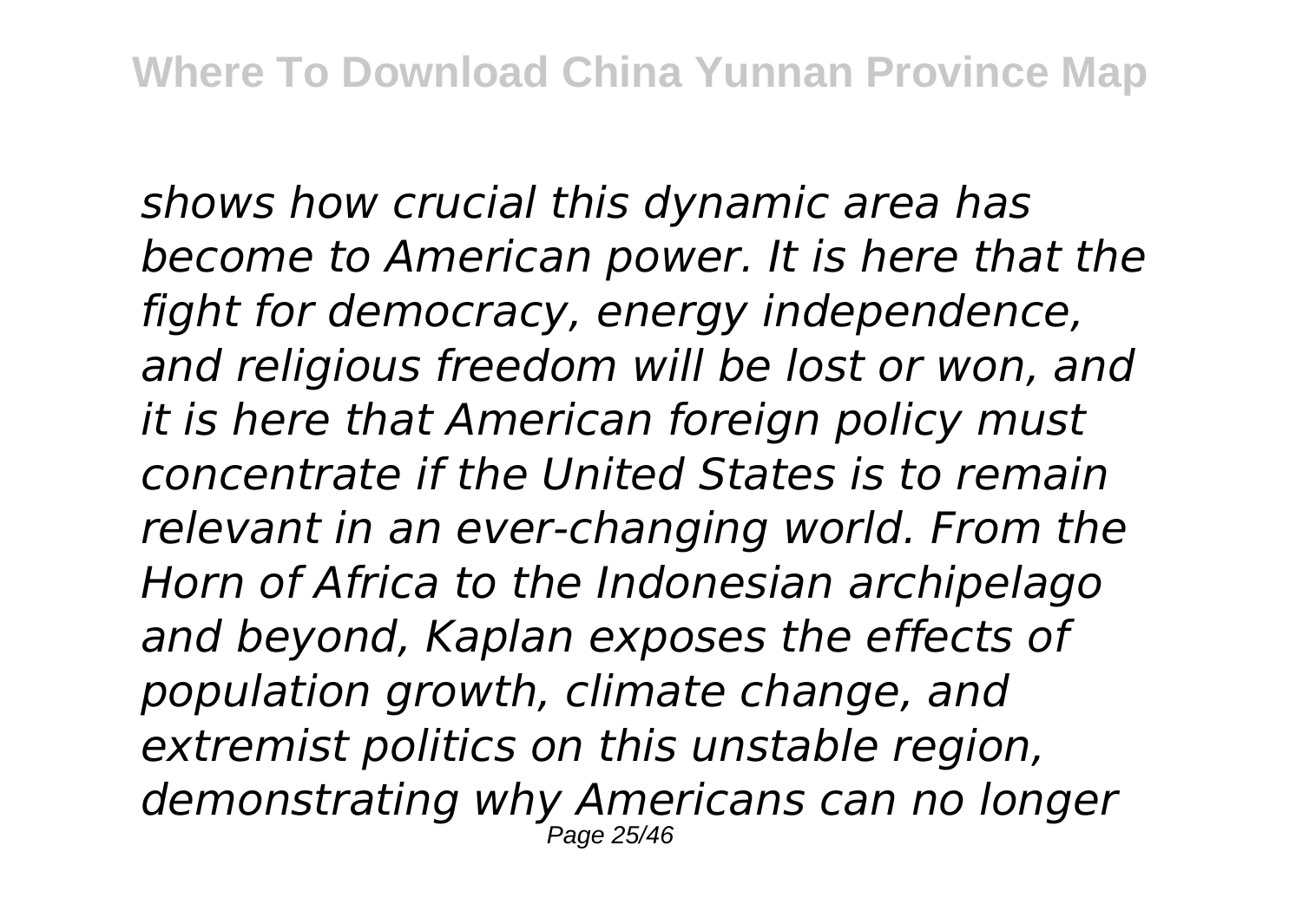## *afford to ignore this important area of the world.*

*Introducing readers to the far-reaching global orientation that is now taking place in urban China, an international team of contributors describe overarching globalization through a detailed examination of the transformation of the built environment. A range of urban development processes are analyzed including urbanization, real estate development, changing landscapes, the industrial restructuring of the second-tier city,* Page 26/46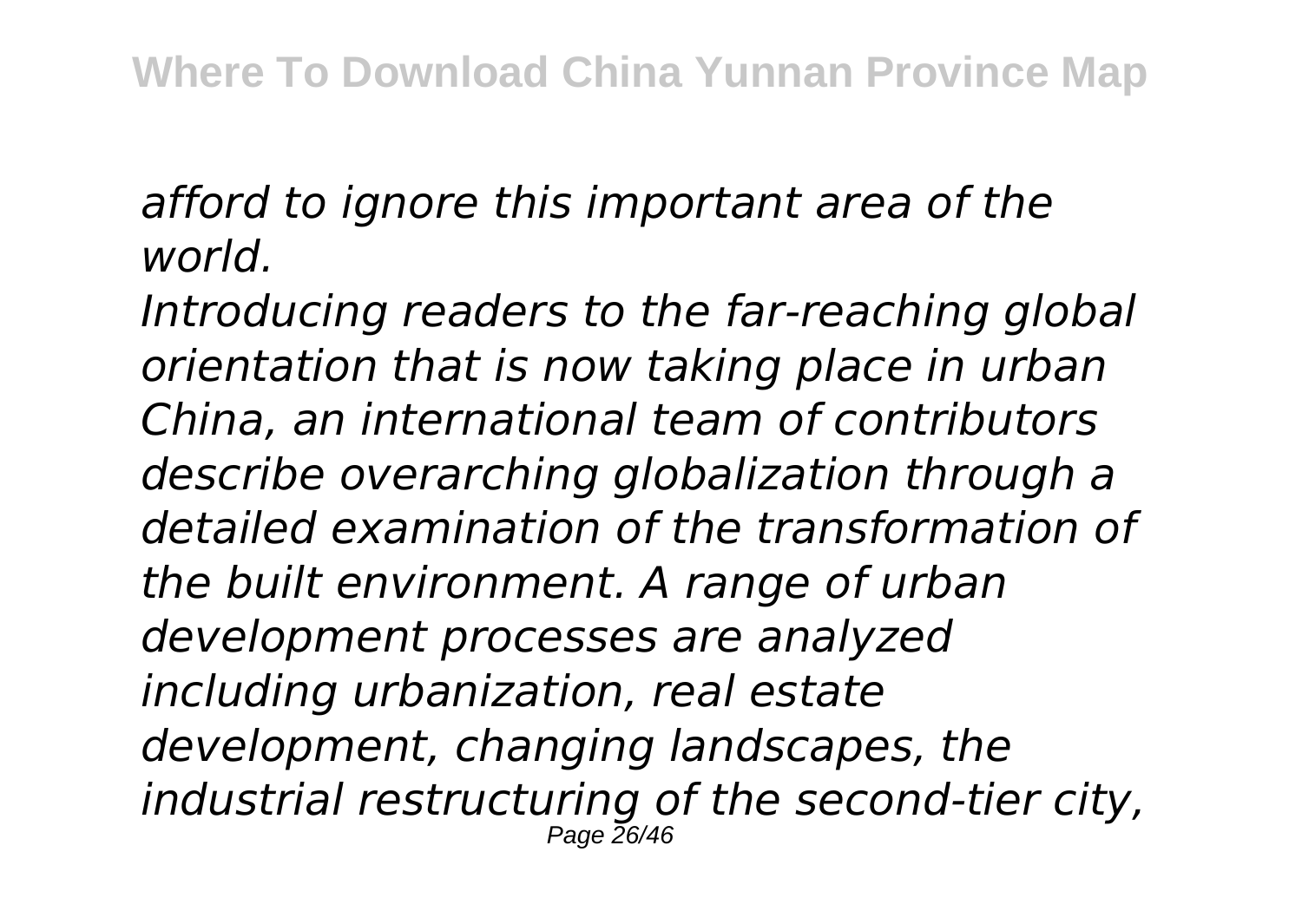*and the formation of the city-region in the context of global and local interactions. In examining city development and local practices as part of globalization processes, the global city is treated as a collection of microcosms and concrete places, overcoming the analytical tension of the dichotomy of the perceived 'East versus West' divide. Cross-Border Drug Trafficking in Southeast Asia and Beyond Peaks of Faith A Study of the Language Communities, the* Page 27/46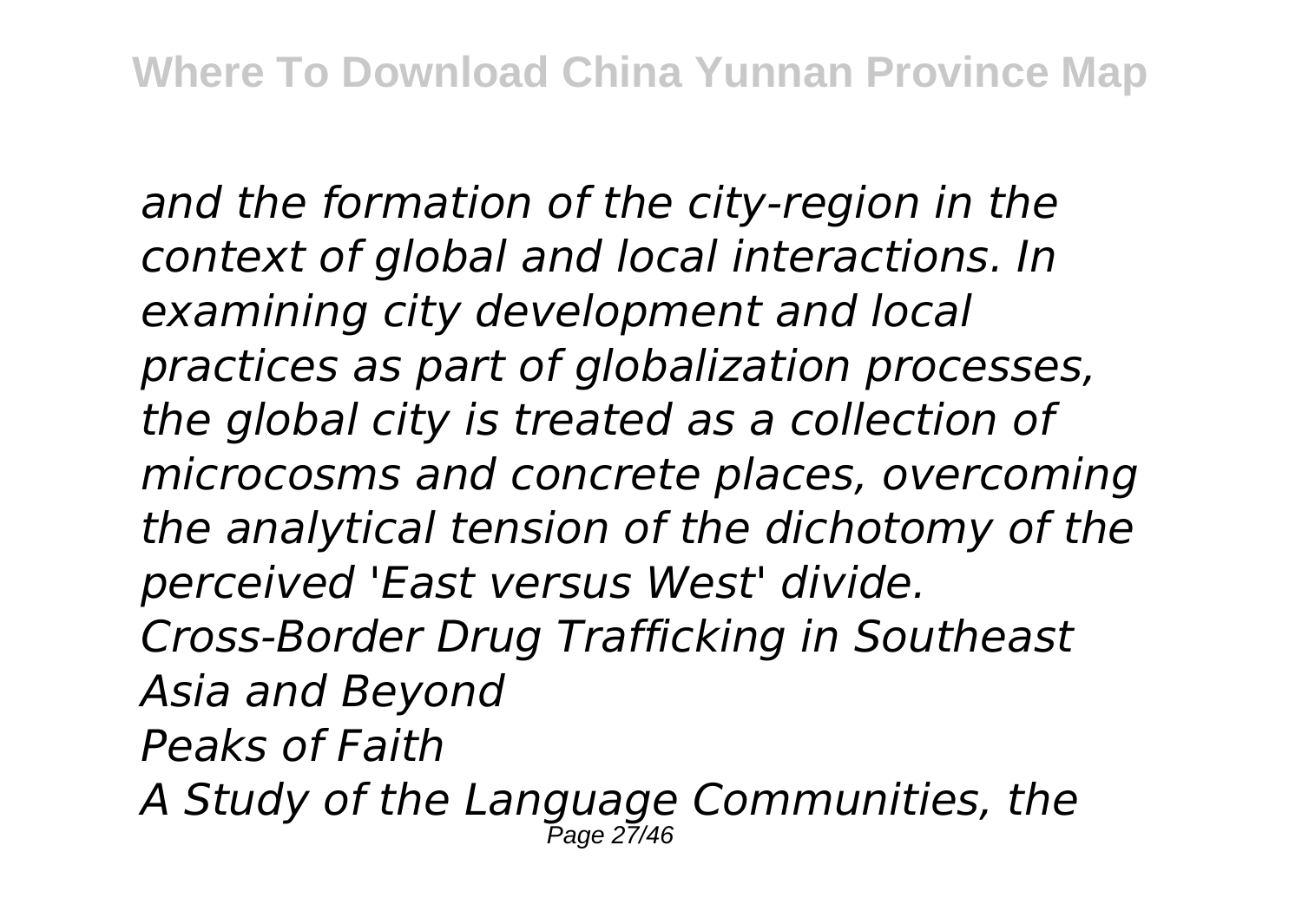*Phonological Systems, and the Phonological Developments Southwest China's Cross-bounderies Functional System All Provinces Tropical River Fisheries Valuation* **This comparative study of the Naxi and Tai minority groups in Southwestern China examines the implementation and reception of state minority education policy. Hansen (Center for Development and the Environment, U. of Oslo) argues that state policy is not uniformly successful among all minorities, no** Page 28/46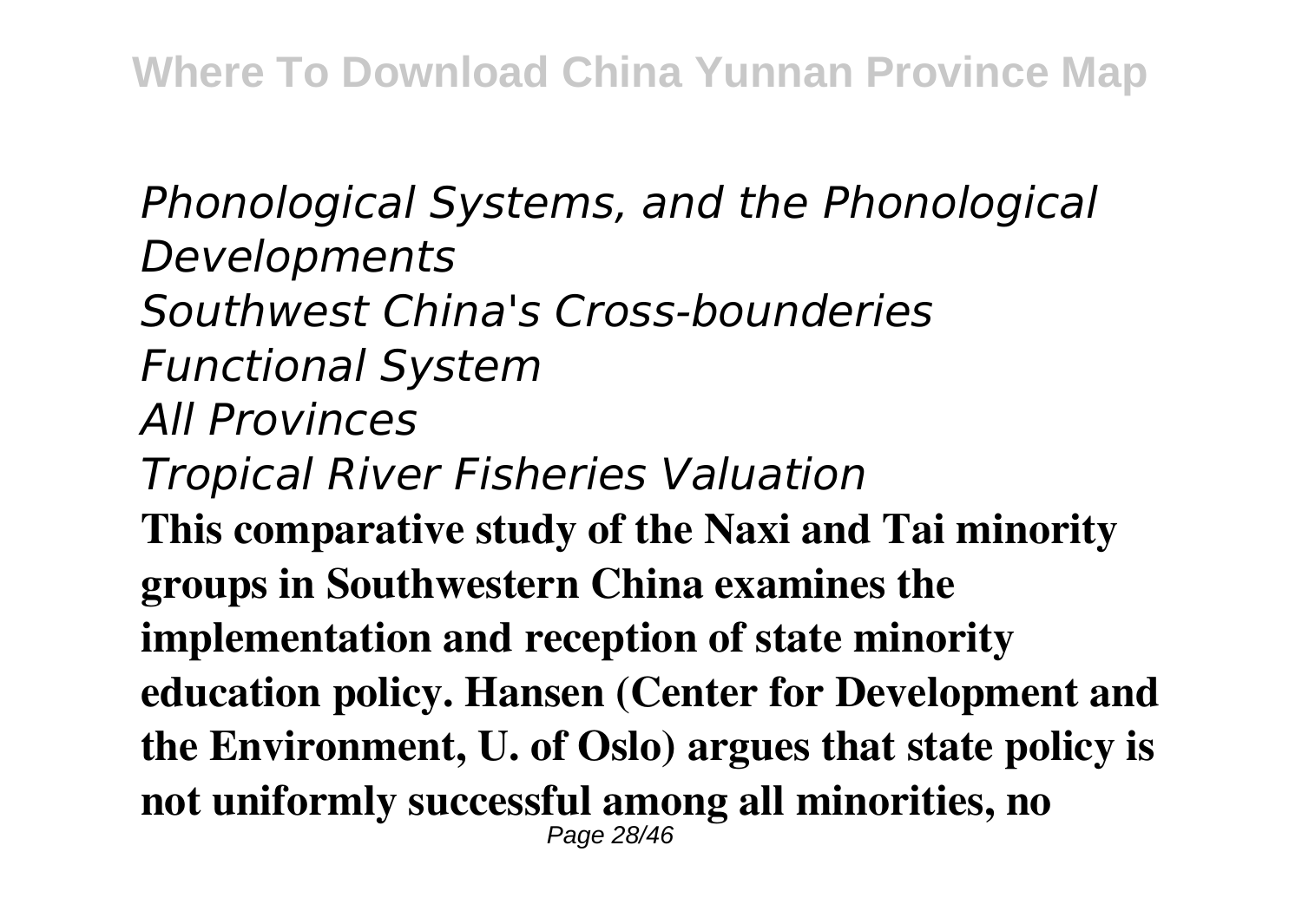**Geological Formation Names of China (1866—2000) is the only catalogue on stratigraphic nomenclature for China in the world to keep two writing types (Wade-Giles Romanization and Chinese Phonetic Alphabet) so as to provide convenience for domestic and overseas readers. The catalogue is intended for specialists and graduates in Geosciences and Stratigraphy. Shouxin Zhang (1927 —2006) was stratigrapher and research professor at the Institute of Geology and Geophysics, Chinese Academy of Sciences.**

**The comparative analysis of historical linguistics focuses on reconstructing ancient patterns based on** Page 29/46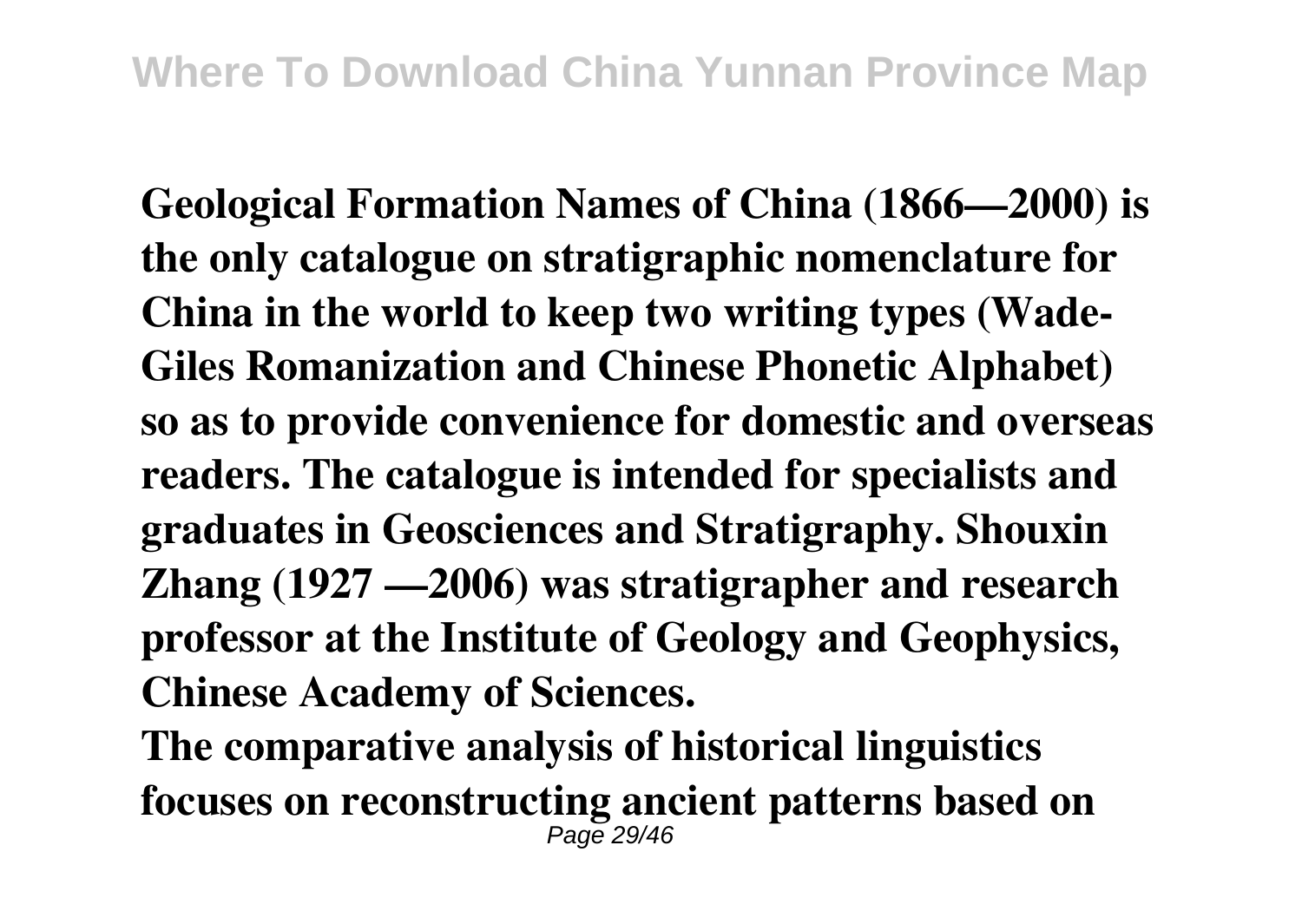**diachronic records and typological data from several languages or dialects in a language group. The ultimate aim of the comparative reconstruction which requires significant cross-linguistic observation and theoretical reasoning is to demonstrate the historical process of language changes. This book considers the diachronic development of both the Chinese language and the Naxi language, focusing particularly upon six contentious linguistic issues that are associated with various linguistic changes in most areas of the grammar of these languages, including phonological changes, semantic changes, syntactic changes, and**  $P$ ane 30/16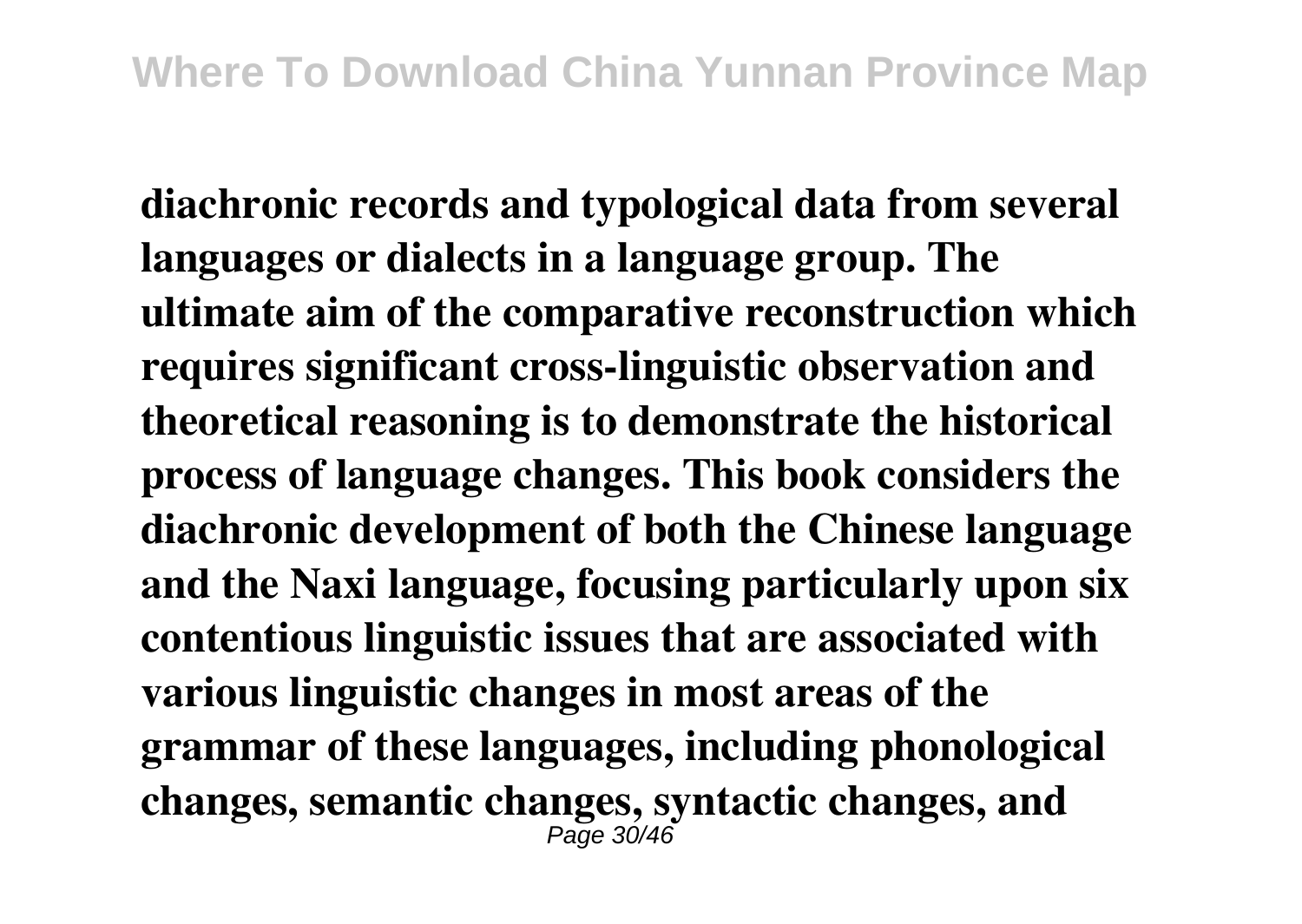**contact-induced changes. These linguistic issues are: (1) tonal splits in proto-checked syllables and subgrouping of Loloish; (2) the semantic development of RETURN–? in Chinese; (3) the semantic development of TAKE–? in Chinese; (4) the development of agentive passive markers in certain dialects of Chinese; (5) definiteness and nominalization, relativization, and genitivization in Chinese; and (6) the development of nominalization, relativization, and genitivization in Naxi. This volume provides new methods and perspectives through which these issues can be analyzed and resolved on the basis**  $P$ age 31/46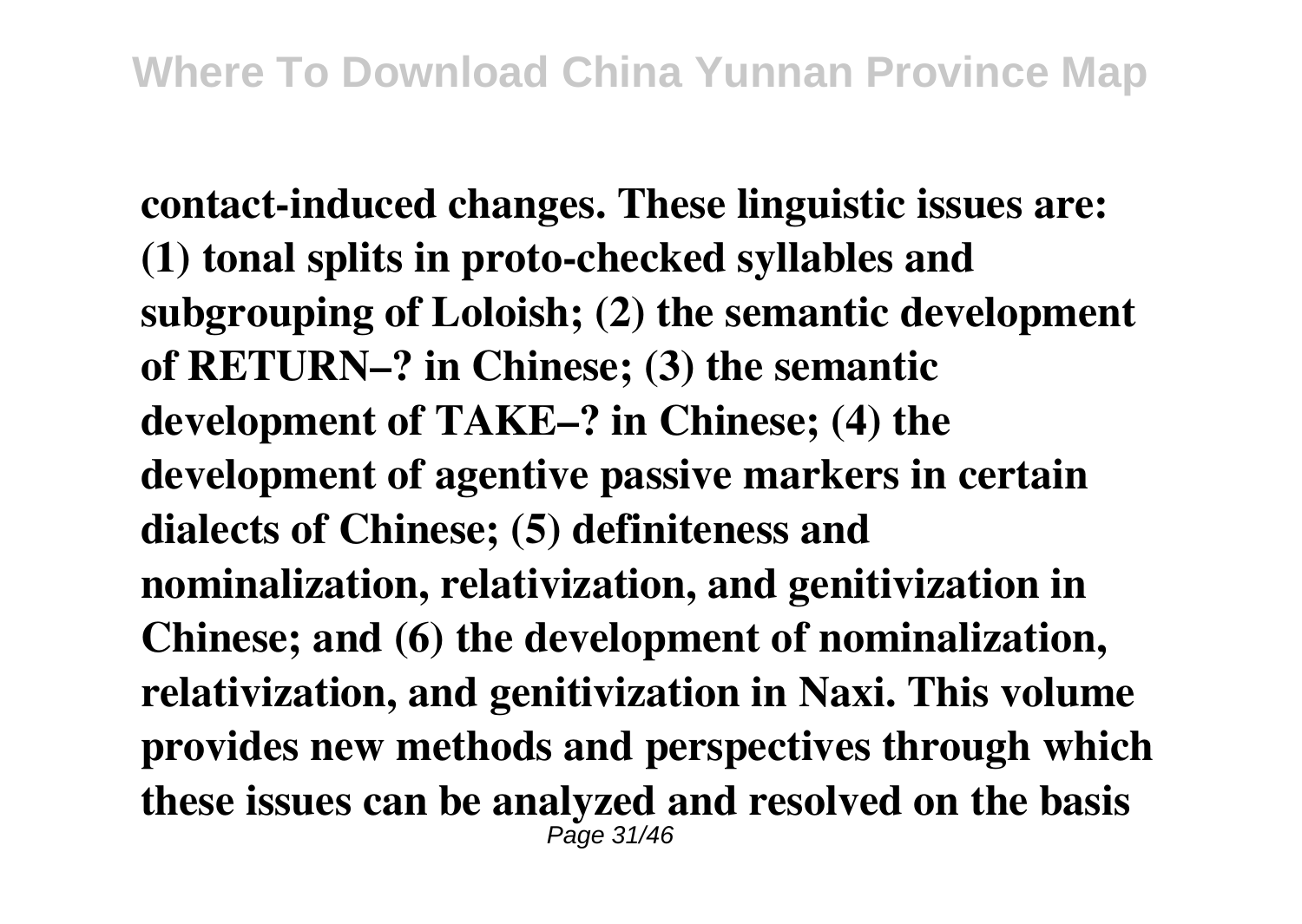**of typological and diachronic evidence. It uses crosslinguistic data from Chinese and the Tibeto-Burman languages in order to reconstruct various diachronic developments in Chinese and Naxi.**

- **The Transformation of Qing China's Yunnan Frontier International Norms and Local Politics in Myanmar**
- **The Rough Guide to China**
- **The Impact on Regions, Migration and the**
- **Environment**
- **Sex, Drugs and Bad Blood**
- **Yunnan Trade in the Nineteenth Century**
- *DK Eyewitness Travel Guide: China reveals the* Page 32/46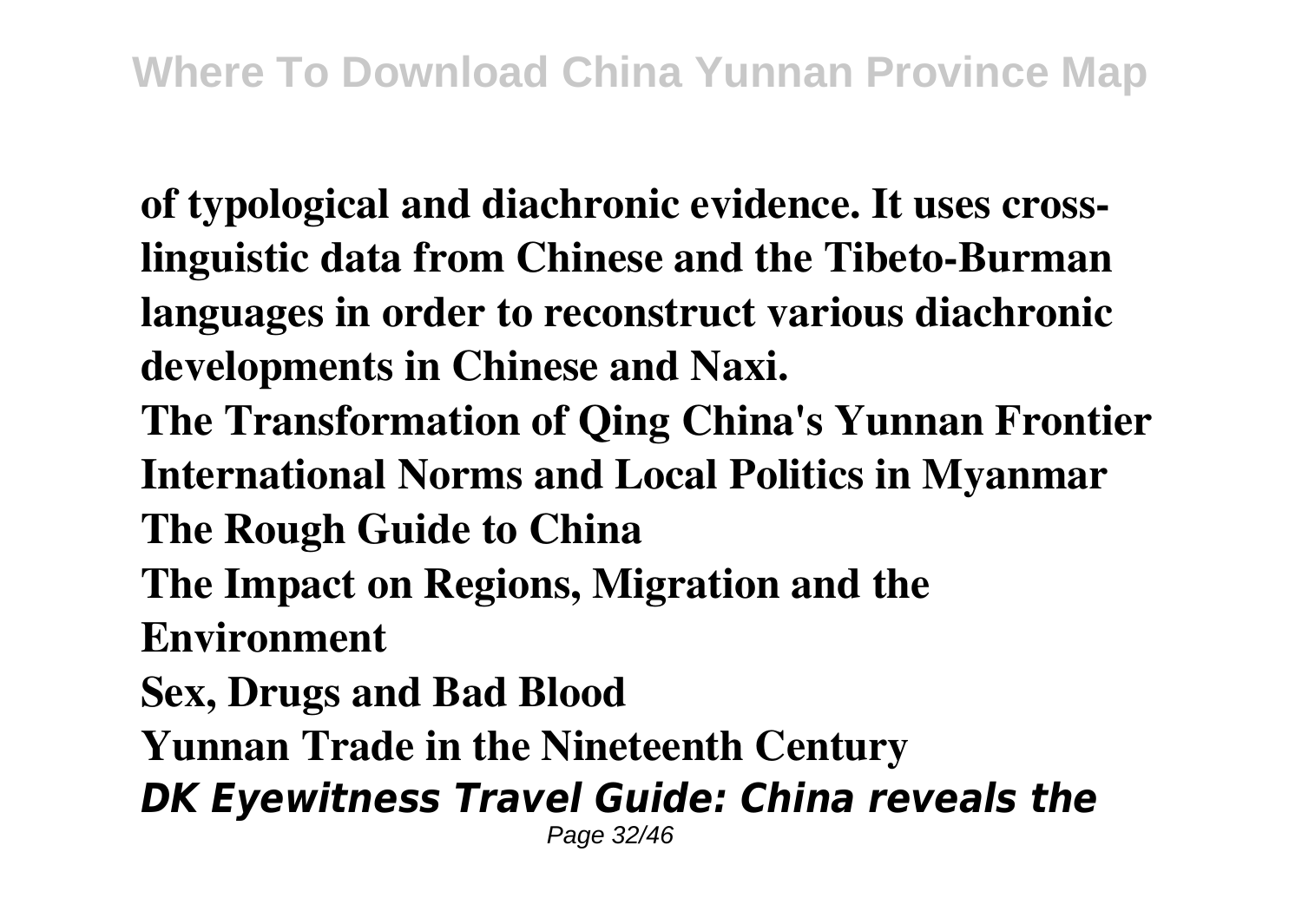*magnificence of China's greatest sights, including in-depth coverage of the Forbidden City and Terracotta Soldiers. The guide provides expert tips for visiting the Great Wall, cruising through the stunning Yangzi Three Gorges, and exploring the ultra-modern cities of Shanghai and Hong Kong. Explore China's cultural heritage through richly illustrated features on everything from the Beijing Opera to Confucianism, calligraphy, and the cult of Mao. DK Eyewitness Travel Guide: China includes 3-D cutaway illustrations, floor plans, and reconstructions of the major architectural sights, plus maps of the* Page 33/46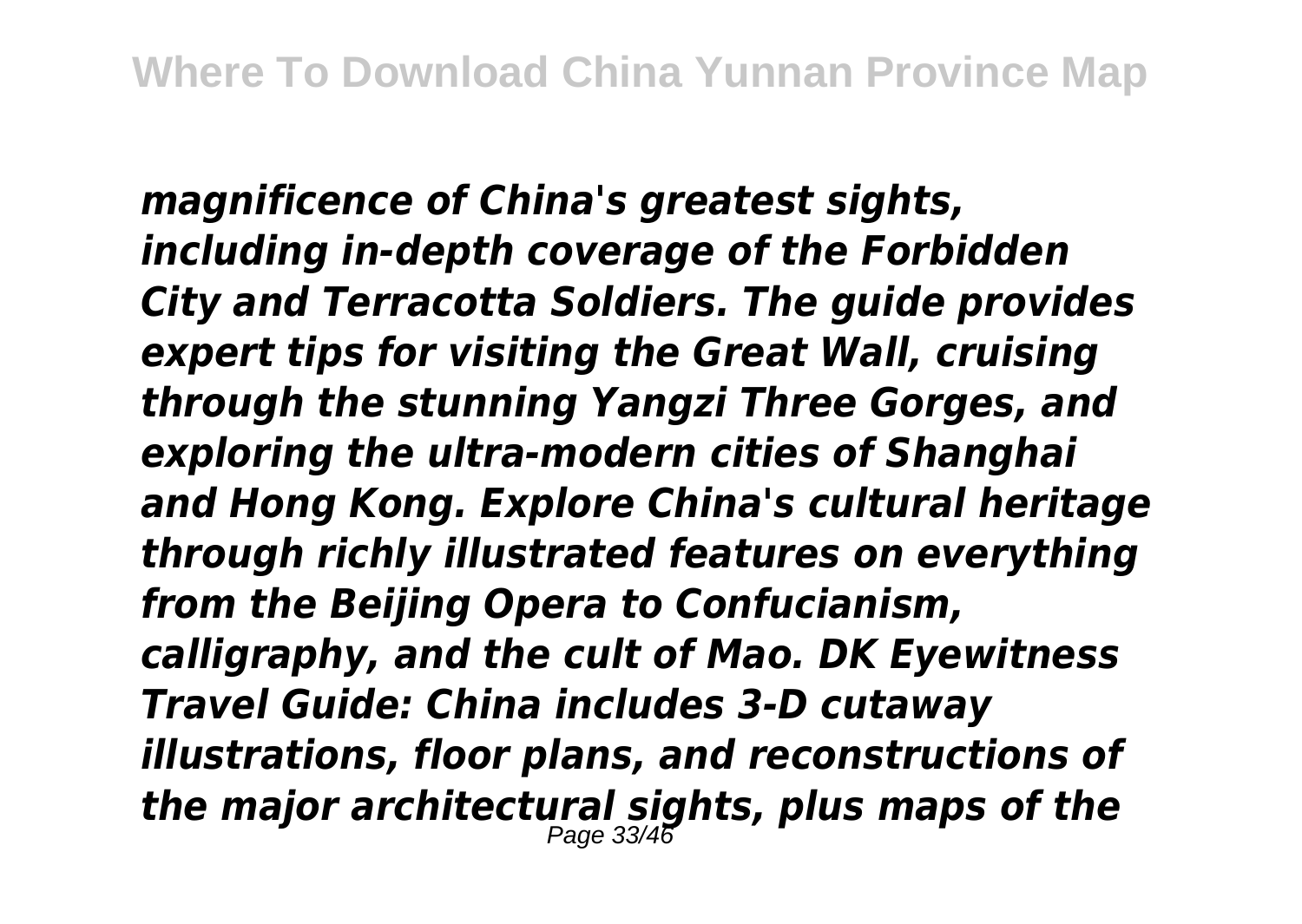*key cities and towns. The best places to stay and eat have been provided by resident experts and recommendations on regional specialties will ensure you don't miss China's best dishes. Markets and festivals are listed town by town. With hundreds of full-color photographs, handdrawn illustrations, and custom maps that brighten every page, DK Eyewitness Travel Guide: China shows you this diverse country as no one else can.*

*Economic reforms in China began in 1979 and initiated some of the most fundamental changes ever to occur in any country. While allowing* Page 34/46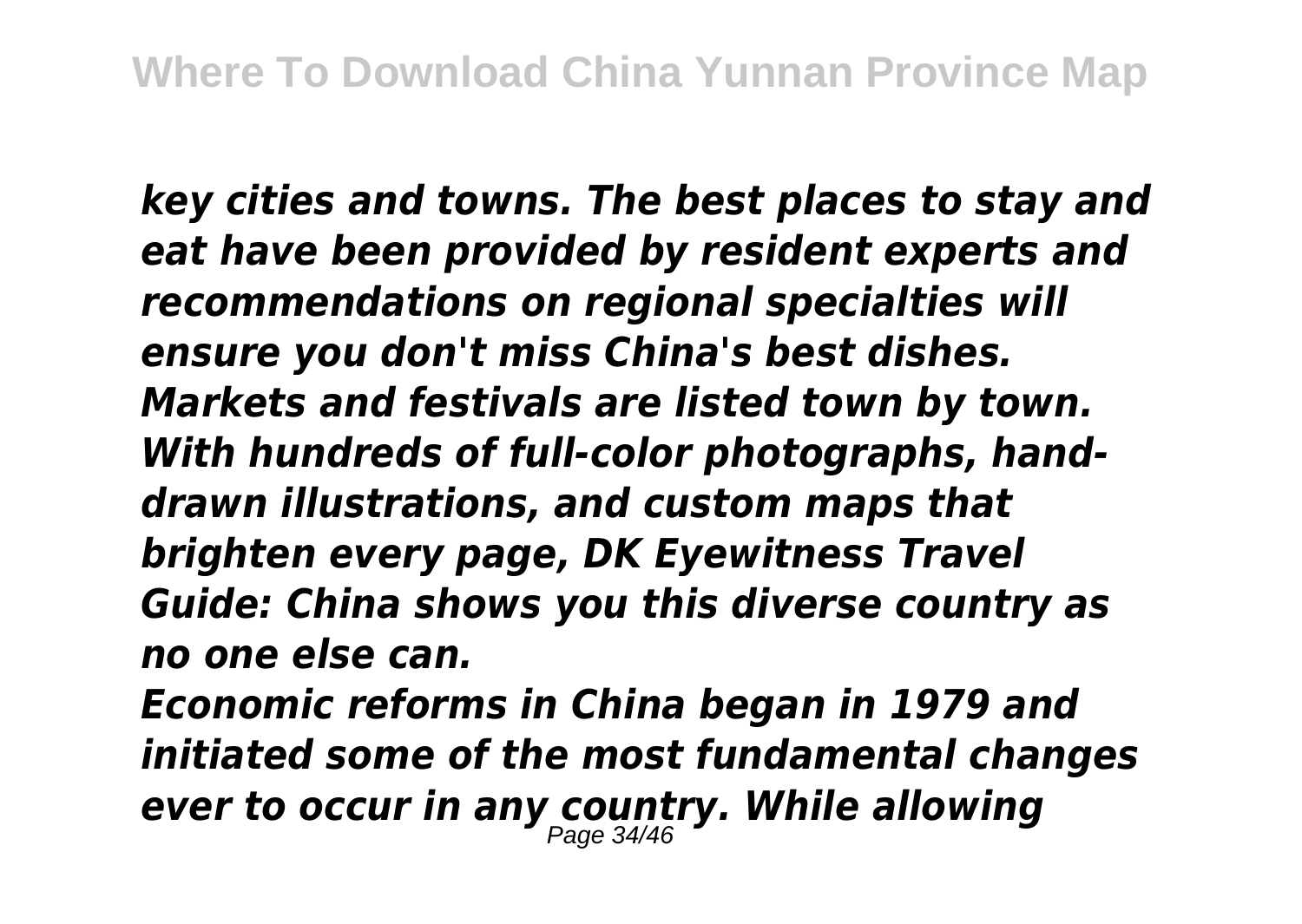*some of the most astonishing economic growth the world has seen, they have also induced some of the most profound social and environmental shifts.*

*This is a pioneering study of the impact of Christianization on the Chinese. Focusing primarily on the minority peoples of Yunnan province, it nonetheless fully mirrors the historical development of the Protestant mission in China. Drawing on many years of observation in the field and upon a comprehensive consultation of official documents relating to Christians on the mountain peaks, the study* Page 35/46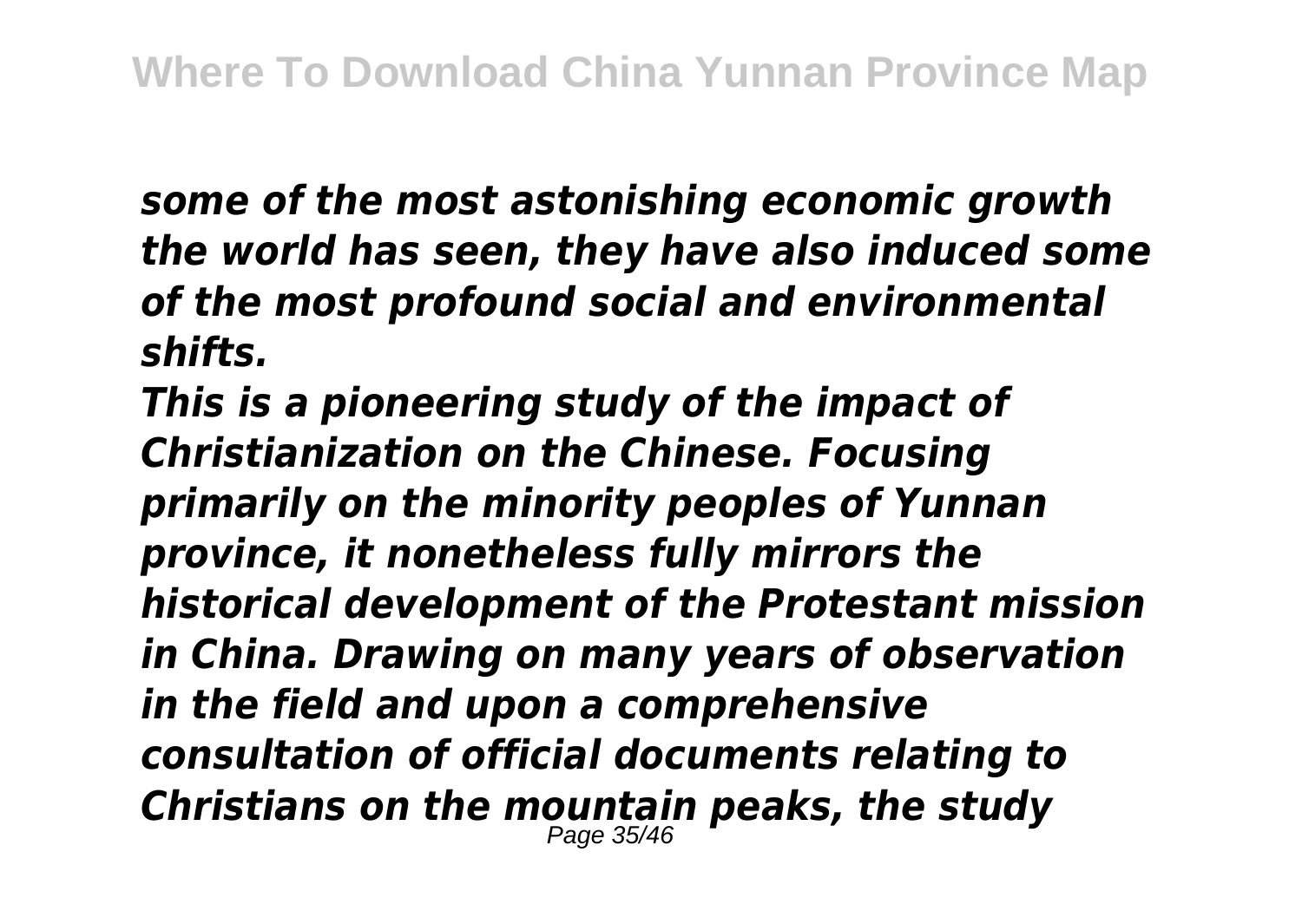*chronicles how the early foreign missionaries, thanks to their self-sacrifice and the examples they set of religious zeal, cemented the hitherto segregatory and leaderless tribes together, vigorously shaking the desolate mountain folk out of their age-long isolation. It was the trend of the time to identify Christianity as the desirable agent to promote socio-economic change in the undeveloped communities. This is a timely original contribution to the historical study of the Christian missionary enterprise and the pressing problem of freedom of worship that currently exists in China.* Page 36/46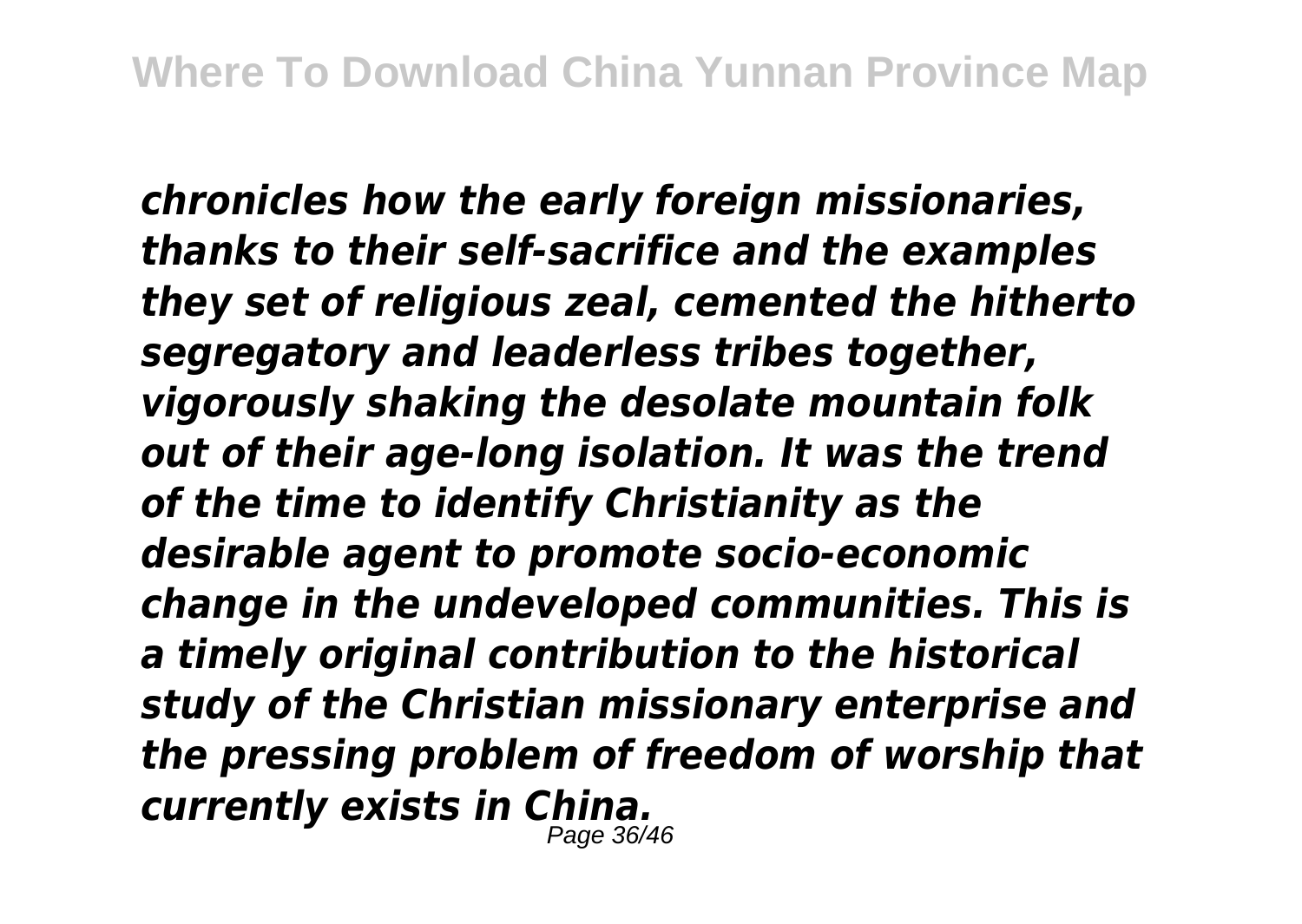## *The Chinese Heroin Trade Map of China Regionalisation and Integration in China Yunnanese and Kunming Chinese Ethnic Classification in Modern China Mainland China*

Nishikawa explores how international norms have been adopted in the local context in Myanmar to project a certain international image, while in fact the authorities are exploiting these norms to protect their own interests. In the liberal international world order promoted since the end of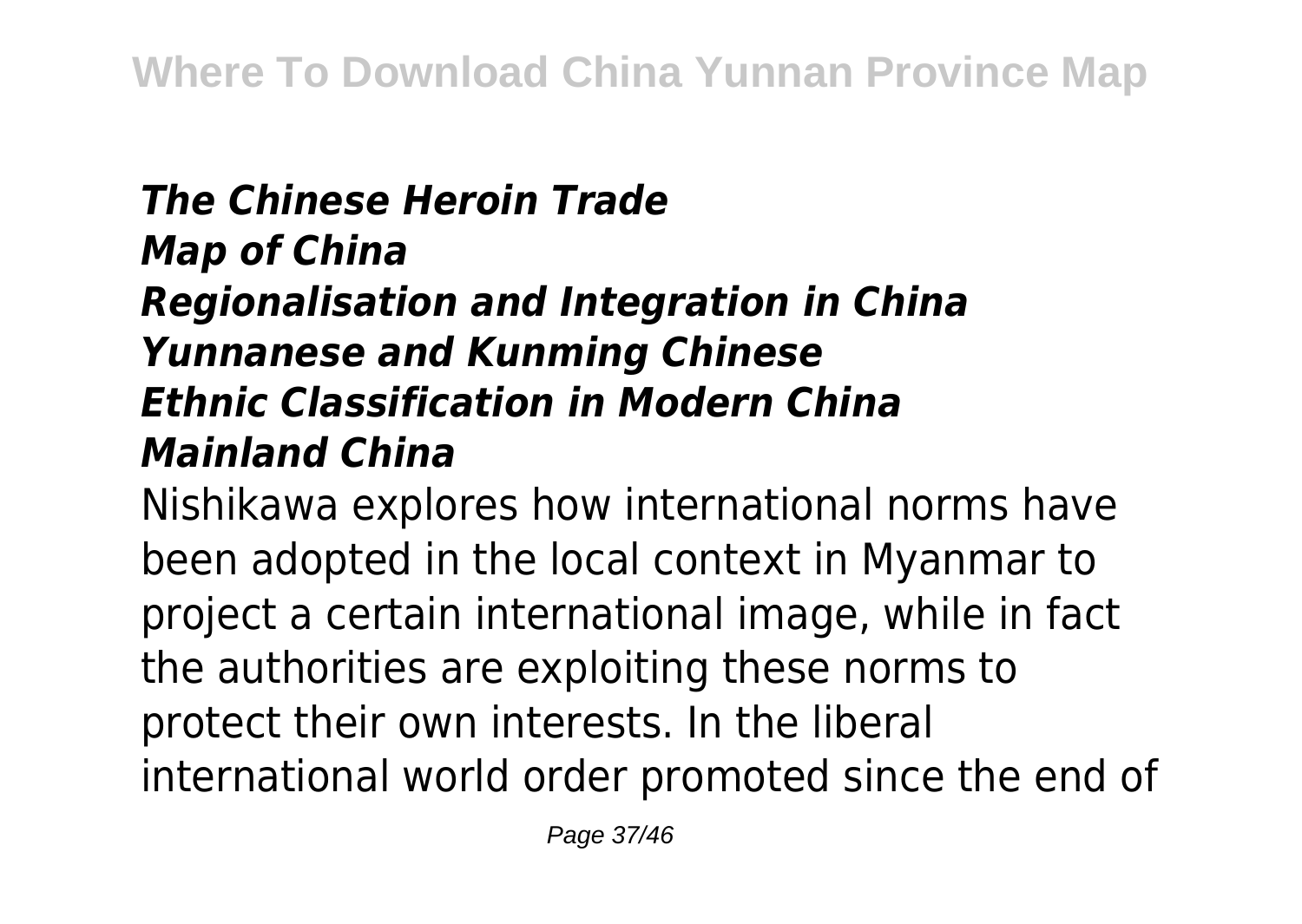the Cold War, democracy, rule of law and human rights have become key components in state and peace-building around the world. Many donor governments and international organisations have promoted them in their aid and assistance. However, the promotion of these international norms is based on a flawed understanding of sovereignty and the world. For this reason, the enforcement of these international norms in Myanmar not only fails to protect vulnerable people but also, in some instances, exacerbates the situation, thereby generating critical insecurity to Page 38/46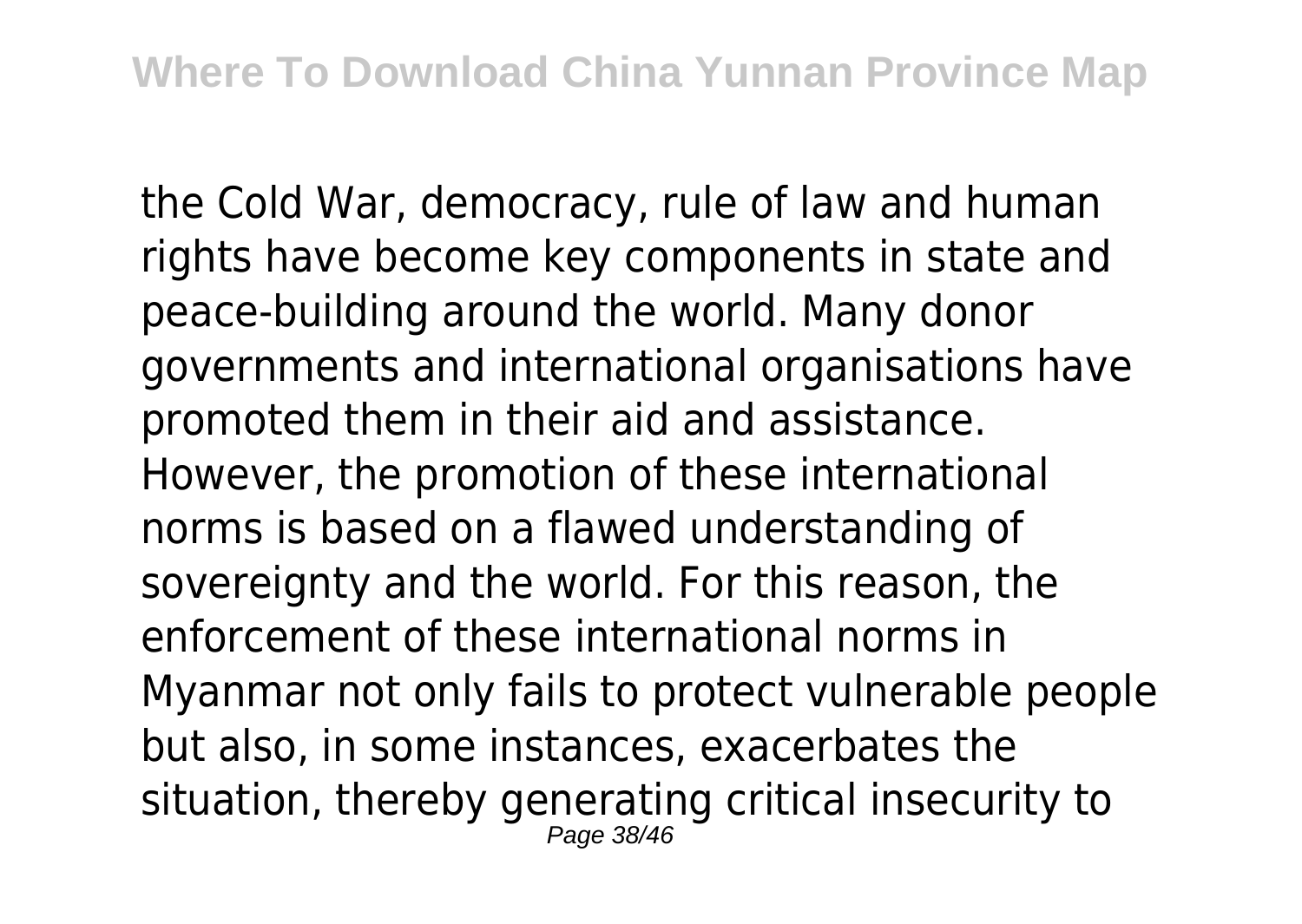the most vulnerable people. A vital resource for scholars of Myanmar's politics, as well as a valuable case study for International Relations scholars more broadly.

Includes the Proceedings of the Royal geographical society, formerly pub. separately.

This book explores the concept of geo-architecture by analyzing the ways architectures are related to the local geography, including mingling or contrasting with surrounding landscape, adapting to mountainous or aquatic terrain, and selection of construction materials. Architectures build with Page 39/46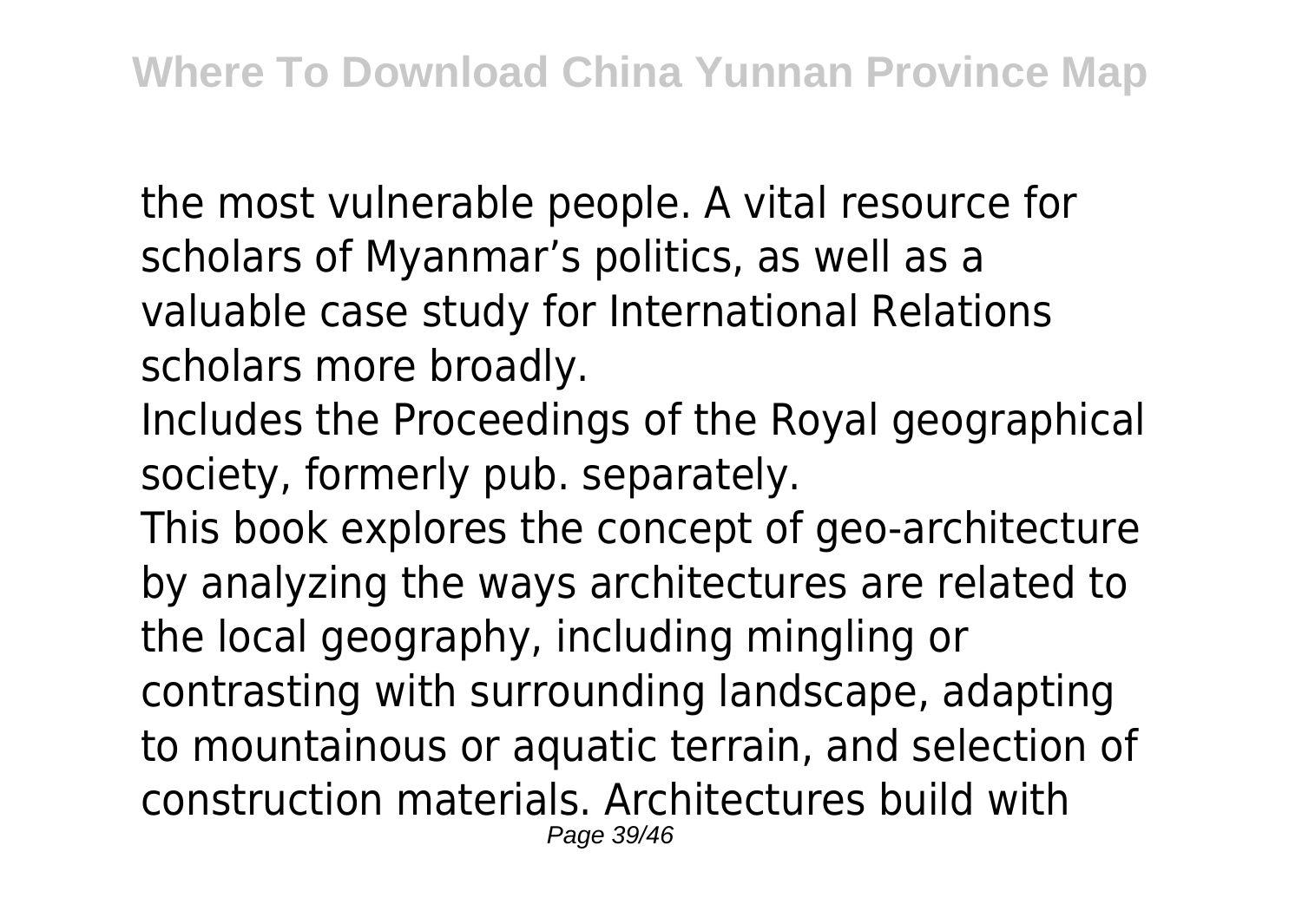such skillfully contrived strategies and techniques have become live exhibit of folk customs and served to record in profound detail the long history of mankind's recognition of nature. The combined effect is such that the architecture grows out of the surrounding natural and human environment. This book is the third of a 4-volume book series. The series develops the innovative concept of "geoarchitecture" by exploring the myriad influences of natural, human and historical factors upon architecture. These influences are considered in three categories, namely, interaction between Page 40/46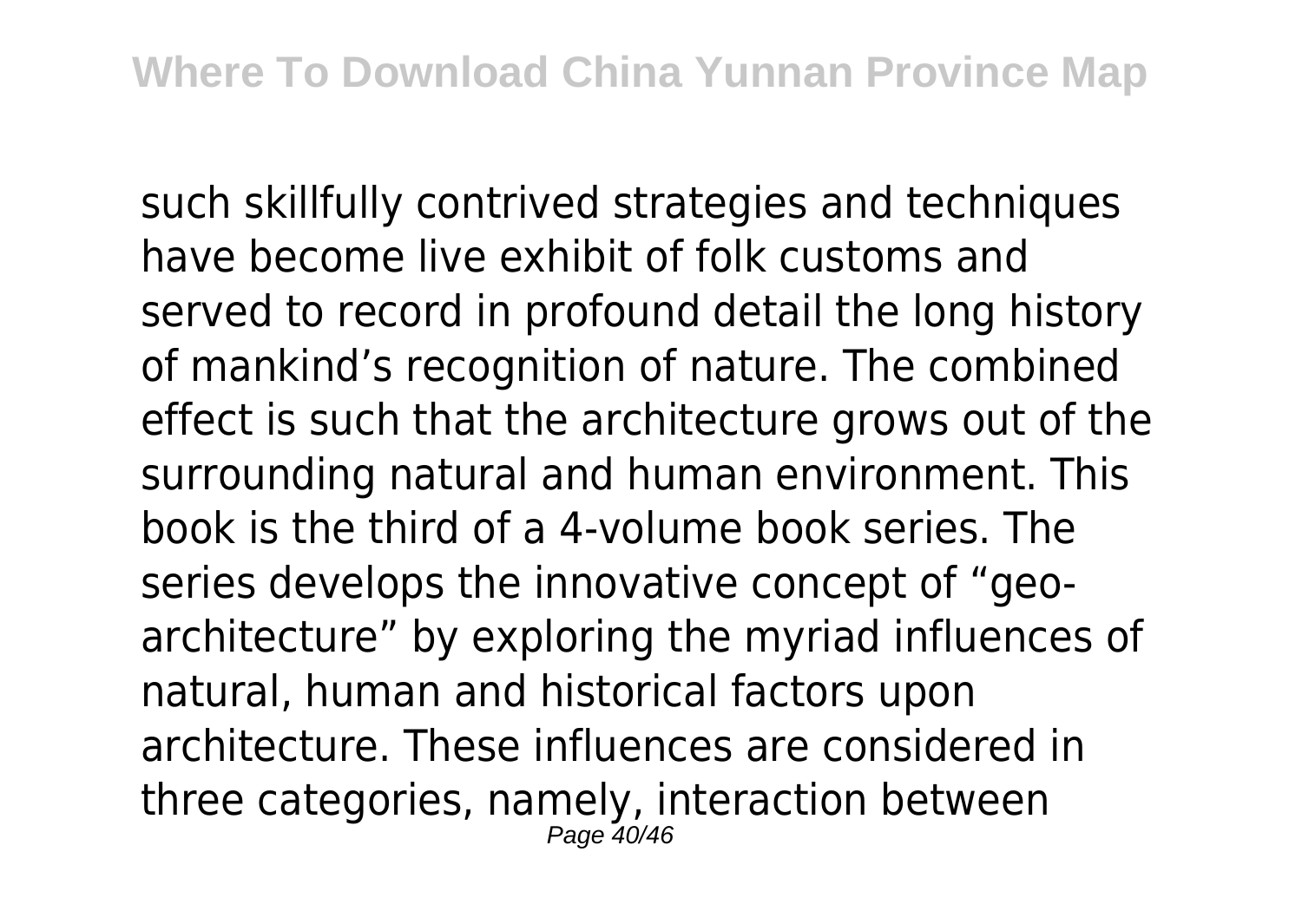architecture and nature, interaction between architecture and its human users and change in architecture over time--each category serves as a lens. Augmenting these lenses is the Time-Person-Place concept applied different geographic. The analysis ultimately focuses on two aspects: geographic influence on architecture and architectural response to geography. The over 1000 pictures of case architectures enriches the study with stunning and unique visual angles. "This unprecedented work will be a unique and valuable contribution to the literature. Integrating as it does Page 41/46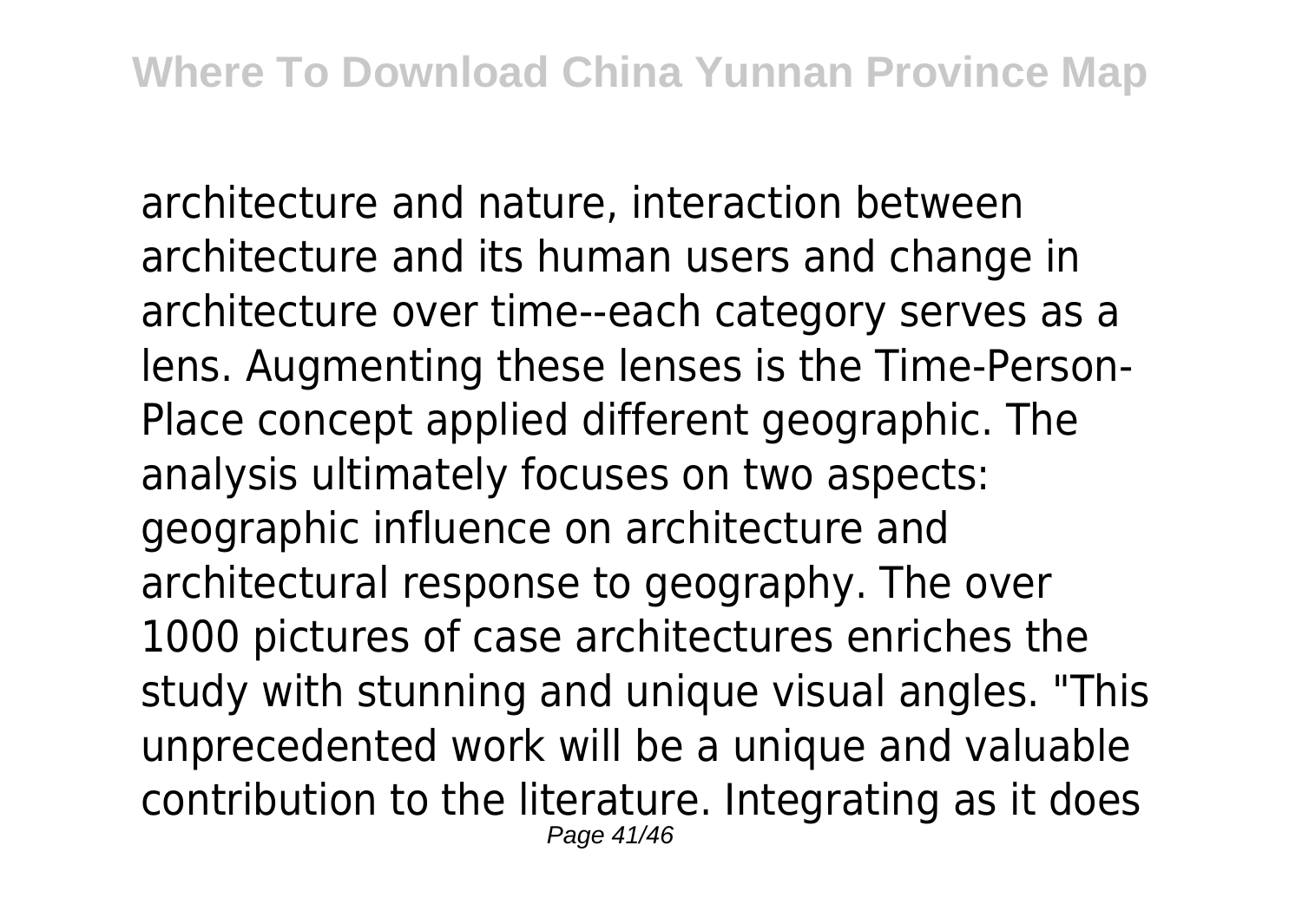the disciplines of architecture, landscape architecture, and geography, Wang Fang's voice is original, compelling, and will be much appreciated by English-speaking readers (and inside China, too, I can only imagine.)"Stephen M Ervin Assistant Dean Graduate School of Design, Harvard University July 2nd, 2013 "One reason for why there would be interest is because her research would fill some significant gaps in the literature.What is novel about Dr. Wang's series is that she further extends this intellectual project of looking at Chinese architecture through Chinese Page 42/46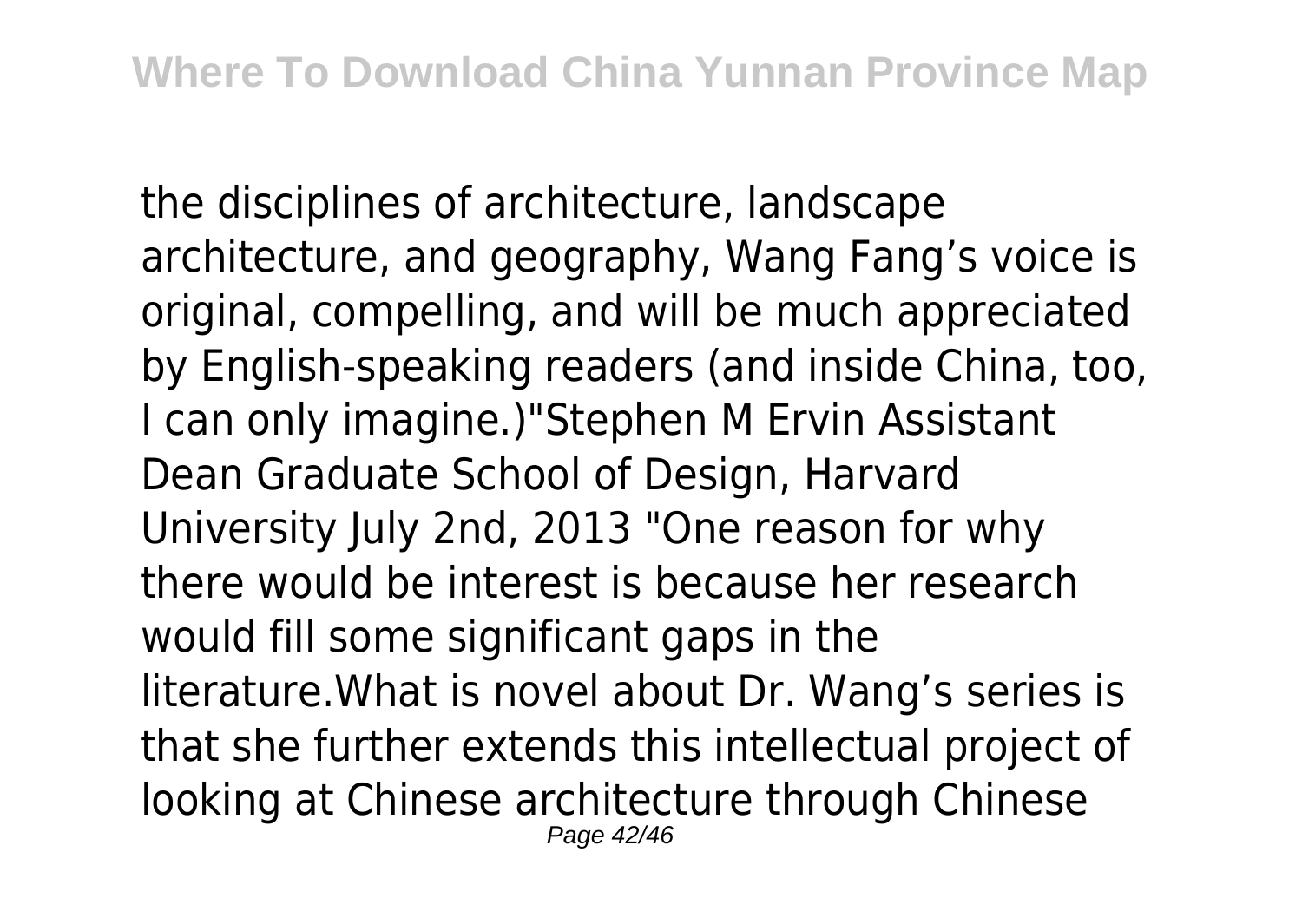eyes, by taking it one provocative step further."Annette M. Kim Associate Professor Department of Urban Studies and Planning, M.I.T. July 1st, 2013 The Beauty of Geology: Art of Geology Mapping in China Over a Century Region, Province, Locality Guide to the Wildlife of Southwest China Worlds to Explore Coming to Terms with the Nation Its Environment and History *Michael Palin tackles the full length of the* Page 43/46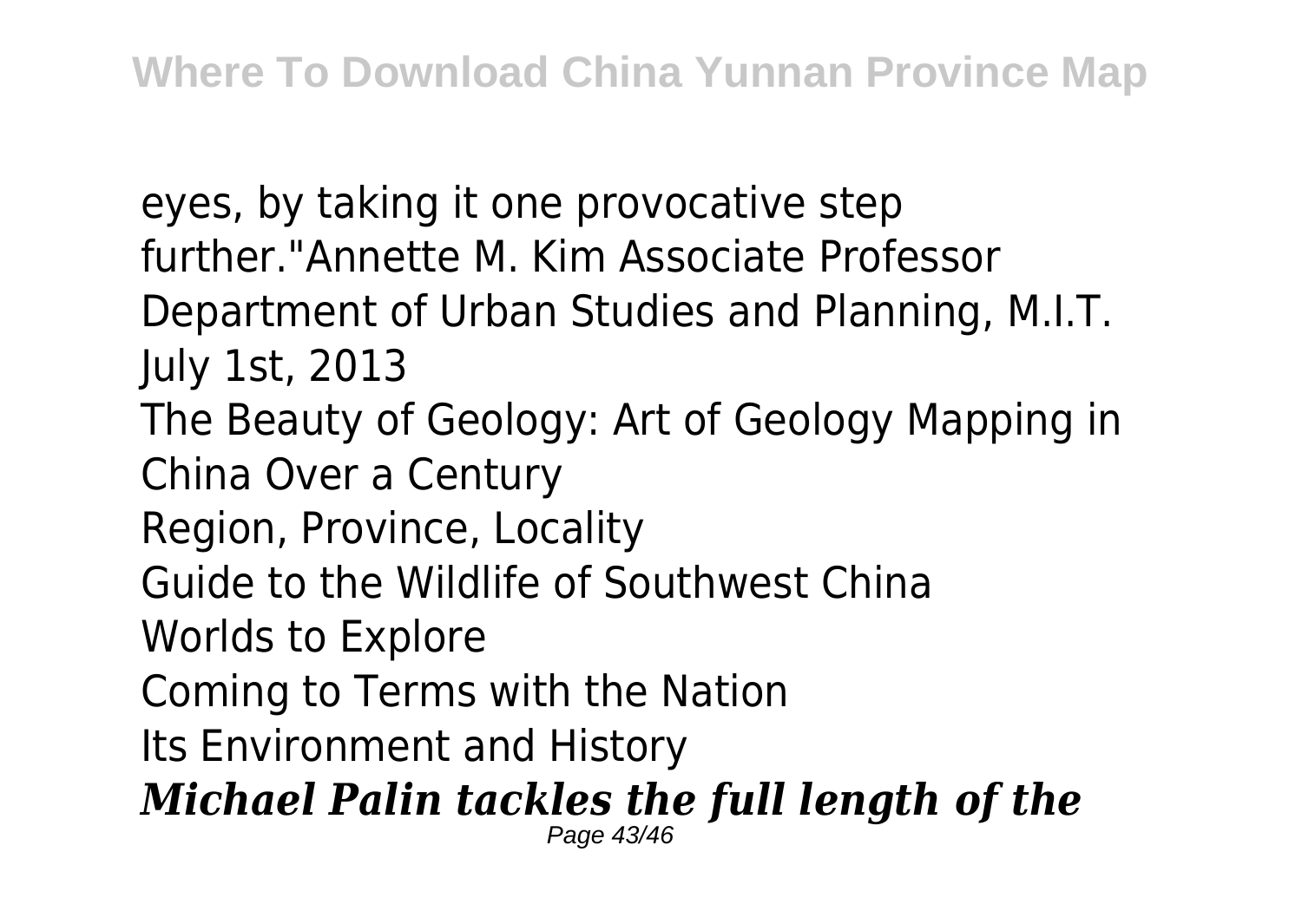*Himalaya in this terrific number one bestseller. Having risen to the challenge of seas, poles, dhows and deserts, the highest mountains in the world were a natural target for Michael Palin. In a journey rarely, if ever, attempted before, in 6 months of hard travelling Palin takes on the full length of the Himalaya including the Khyber Pass, the hidden valleys of the Hindu Kush, ancient cities like Peshawar and Lahore, the mighty peaks of K2, Annapurna and Everest, the gorges of the Yangtze, the tribal lands of the* Page 44/46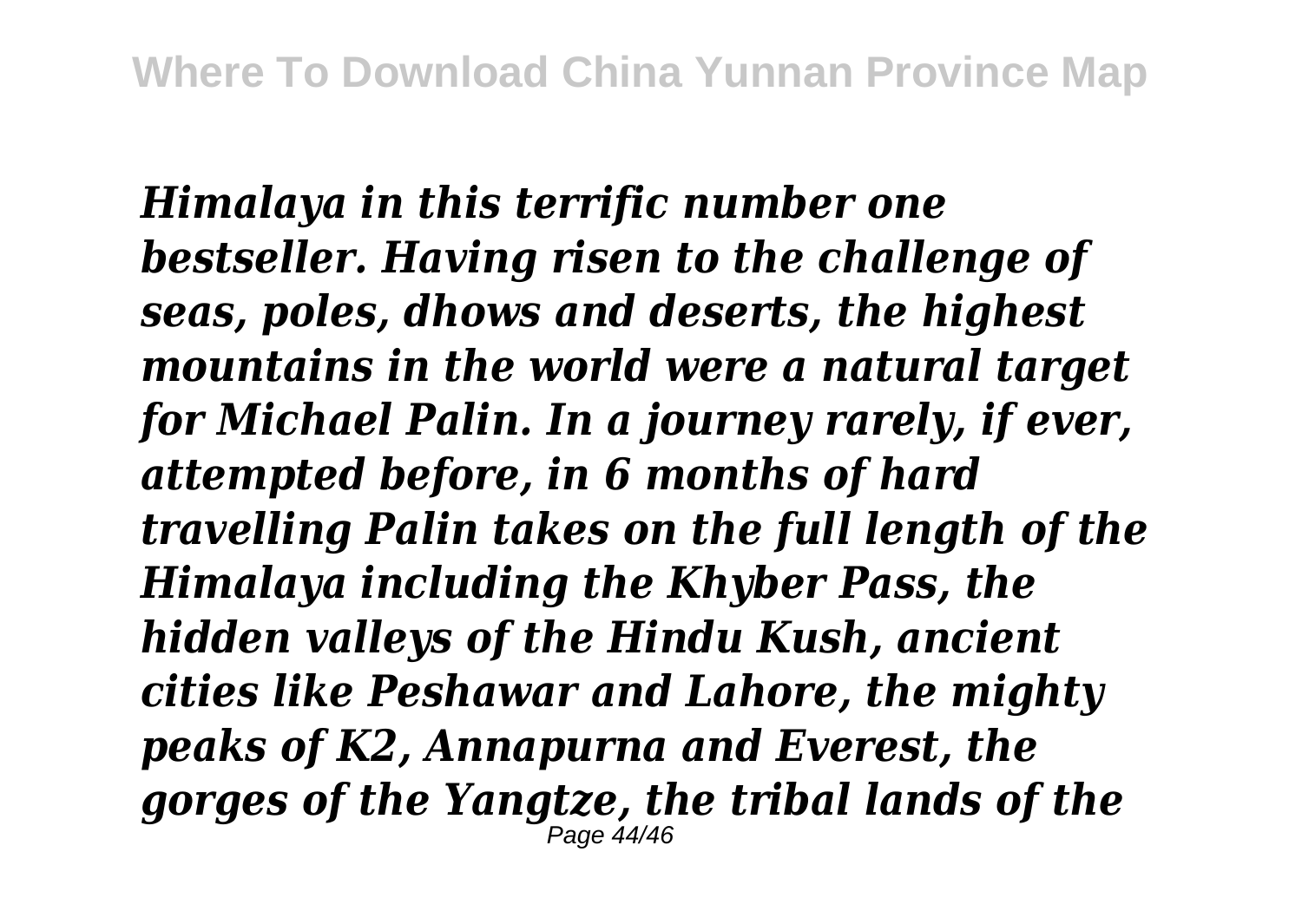*Indo-Burmese border and the vast Brahmaputra delta in Bangladesh. Facing altitudes as high as 17,500 feet as well as some of the world's deepest gorges, Palin also passed through political flashpoints like Pakistan's remote north-west frontier, terrorist-torn Kashmir and the mountains of Nagaland, only recently open to visitors. With comparative frontier history and pioneering use of indigenous sources, Giersch provides a groundbreaking challenge to the China-centered narrative of the Qing* Page 45/46